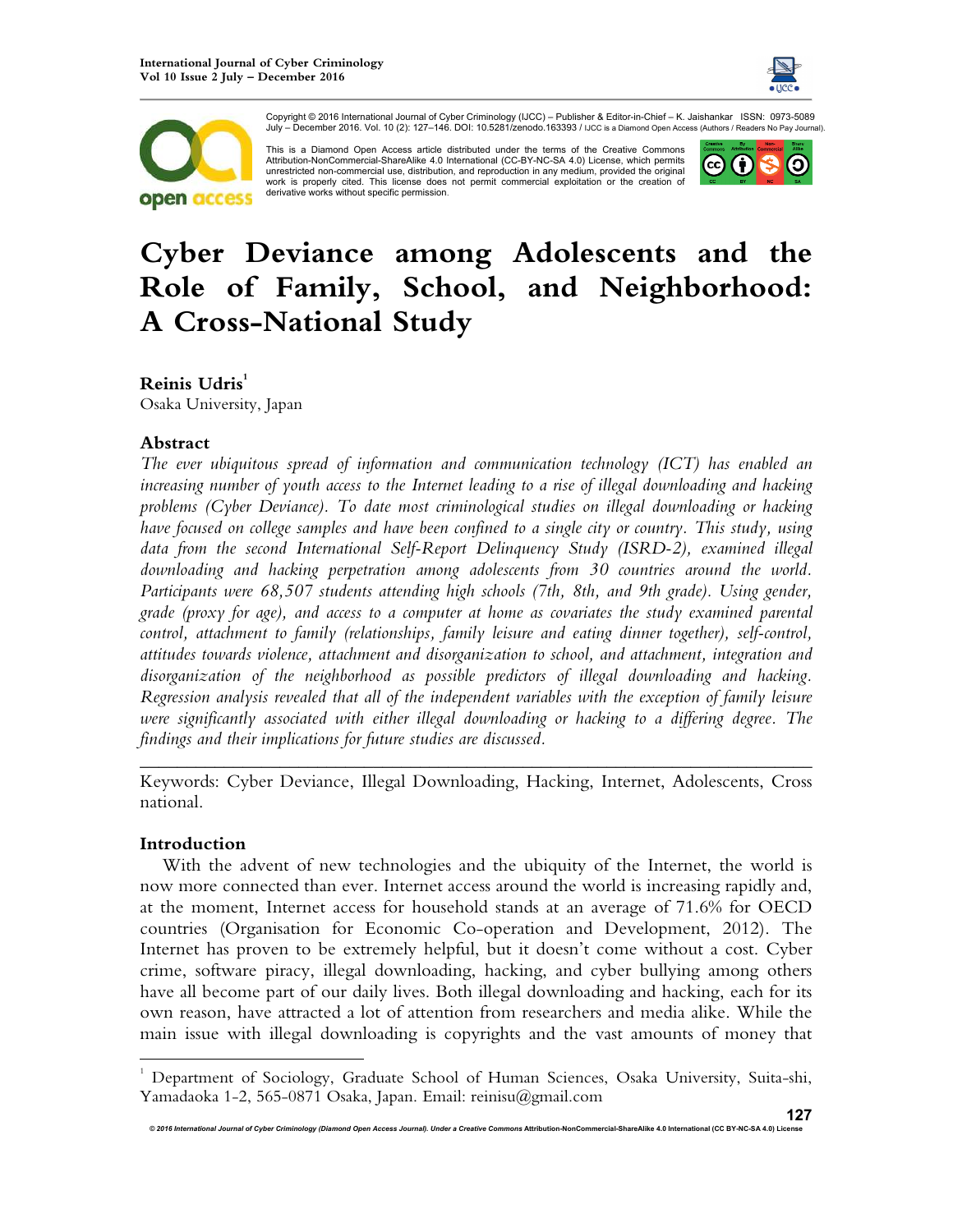music and movie producers don't receive due to sharing (Navarro, Marcum, Higgins, & Ricketts, 2014), hacking poses a security risk and can be potentially devastating to individuals, companies or countries alike. Theft of personal and financial data through hacking can be used against individuals and at the same time critically damage the reputation of a company(Nelson, 2014). Younger generations have been shown to adopt new technologies faster, leading to the debate of digital natives and digital immigrants (Prensky, 2012), which makes adolescents the perfect sample to study the link between technology and behavior.

### *Digital Piracy and Illegal Downloading*

Illegal downloading of software, movies and especially music has become an increasingly contentious issue. Setting aside the moral and legal debate of what pertains lawful and unlawful downloading (for a good discussion see Cluley, 2013), a number of studies have tried explain downloading and online piracy. The two most widely used theoretical frameworks are social learning theory and self-control theory. In support of the social learning perspective Hinduja and Ingram (2009) found that real-life association with deviant peers was the biggest predictor of music piracy, although online peers and online media were also significant factors. Morris and Higgins (2010) employed vignettes and asked their respondents "How likely would it be for you to [go on-line and find a copy of the movie and download it for free, download the CD illegitimately under these circumstances, to have friends ask you to make a copy it]" to measure the possibility of digital piracy. The results indicated at modest support for Aker's social learning theory (Morris & Higgins, 2010). Lastly, lending credence to the social learning approach, Navarro et al. (2014) found that associating with deviant peers increased an individual's likelihood of committing software, movie or music piracy.

Research concerning digital piracy and self-control is sparse and oftentimes done in conjunction with the social learning theory. Higgins, Wolfe, and Marcum (2008) employed the full scale of self-control, which was developed by Grasmick, Tittle, Bursik, and Arneklev (1993). Their dependent variable was "I would go to the web-site with the intention to download the CD under these circumstances", which does not specify if the CD is music, movies, or software (Higgins et al., 2008). In this way the authors encompass all the possible types of digital piracy, but at the same time it is impossible to differentiate between them. In light of the limitations of the study, the authors found that low selfcontrol and especially the impulsivity subscale are significantly associated with the intention of digital piracy (Higgins et al., 2008). This is in line with Higgins and Wilson (2006) who examined the link between self-control, differential association and software piracy. Their findings supported low self-control and differential association, however the statistical significance was lost in the sub-sample group with high morals (Higgins  $\&$ Wilson, 2006). Thus one's morals can possibly negate the influence of low self-control or differential association. A more nuanced approach to digital piracy includes both selfcontrol and social learning theory. First, Higgins and Makin (2004b) and Higgins (2005) reported that self-control correlated with software piracy more strongly for those respondents that had associated with more deviant peers already. Second, Higgins and Makin (2004a) expanded on this finding and included attitudes towards software piracy and moral beliefs in their regression analyses. Their conclusions, based on regression analyses, corroborated previous findings on the conditioning effects of social learning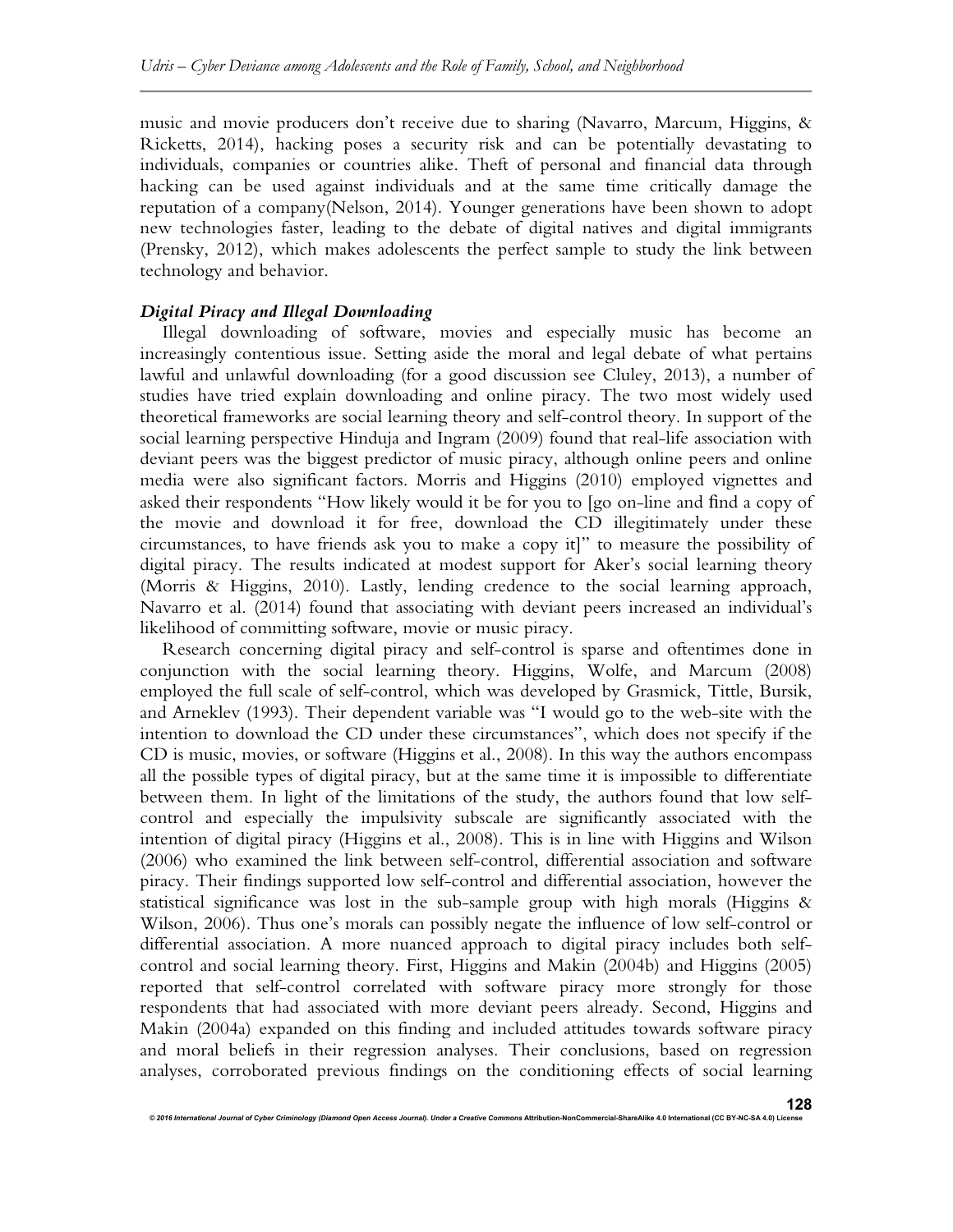

theory. This means that self-control becomes less significant for predicting software piracy once one's daily associates are taken into account. Furthermore, the gender gap (the offenders being overwhelmingly male), that has been consistently found by studies examining such behaviors as hacking or downloading (e.g., Turgeman-Goldschmidt, 2008; Young, Zhang, & Prybutok, 2007), was partially explained by association with deviant peers (Higgins, 2006).

Higgins, Fell, and Wilson (2006) took a step further and used structural equation modeling to test how self-control and social learning theories interact in one model. They concluded that a three factor model (low self-control→social learning theory→digital piracy) is superior to alternative models (e.g., both theories having direct effects), showing that social learning theory is a necessary component for a fuller explanation of digital piracy. A more recent study examining self-control, social learning theory and their links to software piracy revealed that self-control plays a more important role indirectly through social learning, and, when controlling for social learning increased levels of low selfcontrol, likelihood of software piracy went down (Burruss, Bossler, & Holt, 2012). The debate around Gottfredson and Hirschi's self-control theory and Aker's social learning theory exhibits contradictory results and it is fair to say that both theories offer valid approaches to predicting digital piracy.

Finally, a number of studies have looked at software piracy from a slightly different theoretical point of view. While still measuring the influence of self-control, Higgins (2007) examined rational choice as a possible factor that could explain software piracy. Low self-control proved to be a direct and indirect influence on software piracy, and situational factors derived from the rational choice theory mediated this effect (Higgins, 2007). Hinduja (2007) explored techniques of neutralization, which is a theoretical framework originally from delinquency research (Sykes & Matza, 1957). Adapting it to 51 items comprised of "Denial of Responsibility," "Denial of Injury," "Denial of Victim," "Condemnation of the Condemners," "Appeal to Higher Loyalties," "Metaphor of the Ledger," "Claim of Normalcy," "Denial of Negative Intent," and "Claim of Relative Acceptability," the study found only weak support for the theory, noting that respondents did not consider software piracy to be something culpable, which could partially explain the poor results (Hinduja, 2007). Exploring the deindividuation theory, Hinduja (2008) specifically studied anonymity and pseudonymity, but found no significant difference in software piracy levels between respondents scoring higher or lower on either of the scales.

## *Hacking*

Originally the word "hacker" had a positive connotation and was attributed to individuals with exceptional skill for being able to find shortcuts or "hacks". Nowadays it has been turned upside down (Seigfried-Spellar & Treadway, 2014). Drawing from the labeling perspective proposed by Becker (1963), Yar (2005)argues that it is the governments, law enforcement and media who construct hacking as a criminal activity, and therefore adding the negative connotation to it. To date very few studies have looked specifically at hacking. The most frequently used theory to analyze hacking has been social learning theory (Akers, Krohn, Lanza-Kaduce, & Radosevich, 1979). One of the first studies to explore the link between social learning and hacking was by Skinner and Fream (1997), who found modest support for the theory. Measurement of hacking included several items such as "tried to guess another's password to get into his or her computer account or files," "accessed another's computer account or files without his or her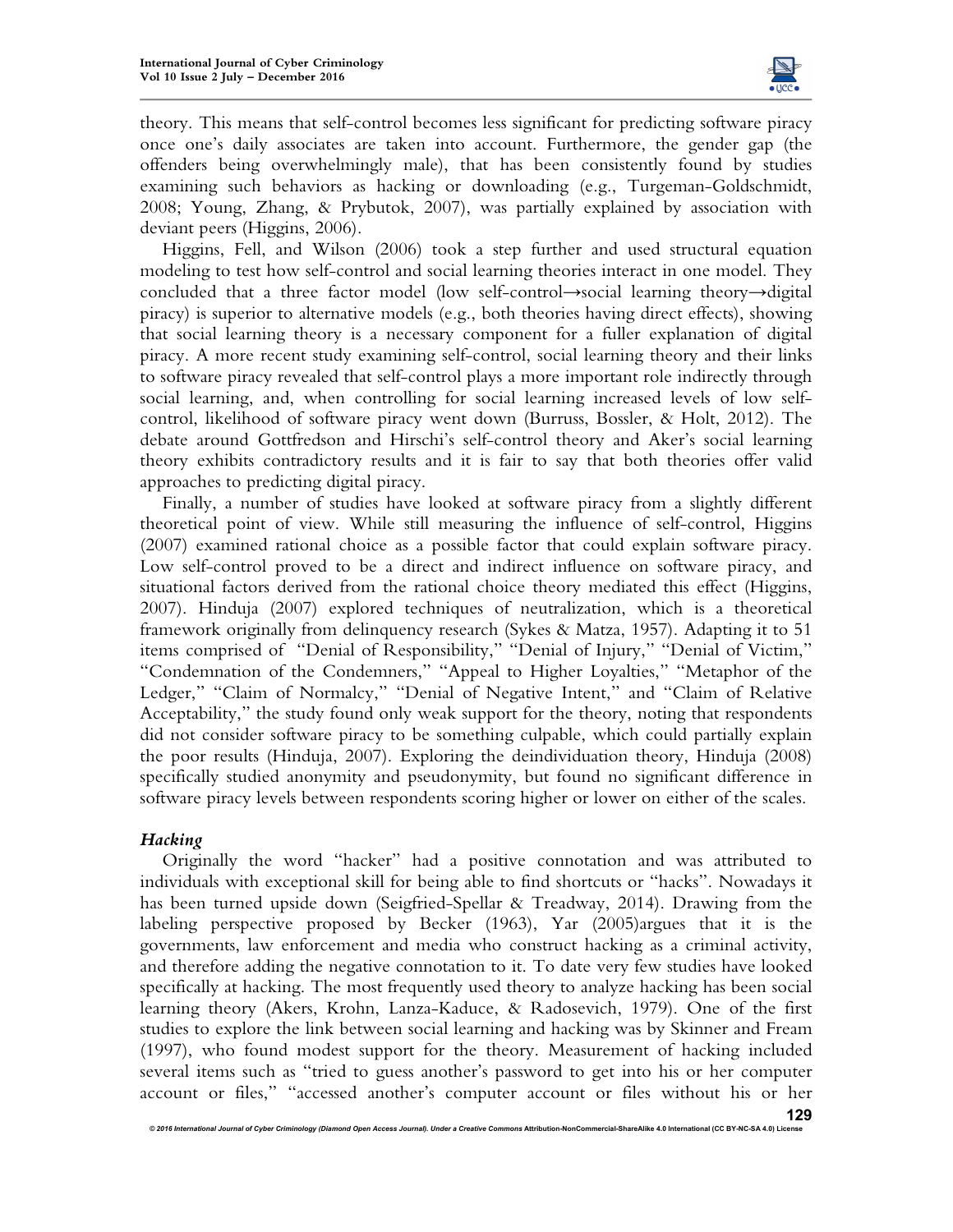knowledge," and "wrote or used a program that would destroy someone's computerized data (e.g., a virus, logic bomb, or trojan horse)." Differential association and differential reinforcement/punishment were both significant predictors of the aforementioned hacking behaviors (Skinner & Fream, 1997). Holt, Burruss, and Bossler (2010) studied the full social learning model using structural equation modeling (SEM) analysis and found that, not only is social learning directly linked to cyber deviance, it also explains the gender gap. Taking into account the cross-sectional nature of the study, the SEM model explained 81% of the variance in cyber deviance, which is more than the average usually reported in the field (Holt et al., 2010). Finally, Holt, Bossler, and May (2012) did a similar study using the same measures Skinner and Fream (1997) had used with a sample of middle and high school students. Their findings confirm that deviant peer associations, as well as lower self-control, were significant predictors of hacking and sharing "pirated" software (Holt et al., 2012).

Besides the social learning theory the next most frequently used theoretical approach is the self-control theory, also known as the general theory of crime. (Gottfredson & Hirschi, 1990). It is most widely used in criminology. Bossler and Burruss (2011)used the classic self-control theory developed by Gottfredson and Hirschi to analyze hacking. While some scholars argue that being a hacker means having self-control, discipline and the commitment to learn systematically (Holt & Kilger, 2008; Jordan & Taylor, 1998), Bossler and Burruss (2011) refer to Gottfredson and Hirschi, contending that most hacking is simple and thus self-control plays an important role. Previous studies have shown that there is no connection between self-control and hacking intentions (Gordon  $\&$  Ma, 2003), however, a growing body of evidence suggests that self-control is in fact related to hacking in a significant way (Bossler & Burruss, 2011; Donner, Marcum, Jennings, Higgins, & Banfield, 2014; Holt et al., 2012).

Apart from the two aforementioned theories, researchers have linked parent–child relationships and depression (Kong & Lim, 2012), willingness to hack (Beebe & Guynes, 2006), and risk propensity and rationality (Bachmann, 2010) to hacking behavior. In addition, introversion has been associated with hacking and related computer crime activities (Rogers, Seigfried, & Tidke, 2006), however others found no such connection (Seigfried-Spellar & Treadway, 2014). Seigfried-Spellar and Treadway (2014) suggest that the stereotypical argument about the Net Generation or the digital native hackers being introverted tech geeks has become moot, as everyone growing up now is much closer to technology by default. A qualitative study of 54 self-professed hackers in Israel revealed that hacking for them is a form of entertainment, with the purpose of seeking fun, gaining knowledge, and showing off their skills (Turgeman-Goldschmidt, 2005). Moreover, hackers often see themselves as positive deviants and lack shame no matter how serious their offenses are (Turgeman-Goldschmidt, 2008). They also deny their guilt by blaming the victim (Young et al., 2007). Self-proclaimed hackers oftentimes think that the chances of punishment for hacking are smaller than for shoplifting, although the general student population believes in the opposite(Zhang, Young, & Prybutok, 2008). This could explain their easy-going attitude towards hacking and its possible consequences.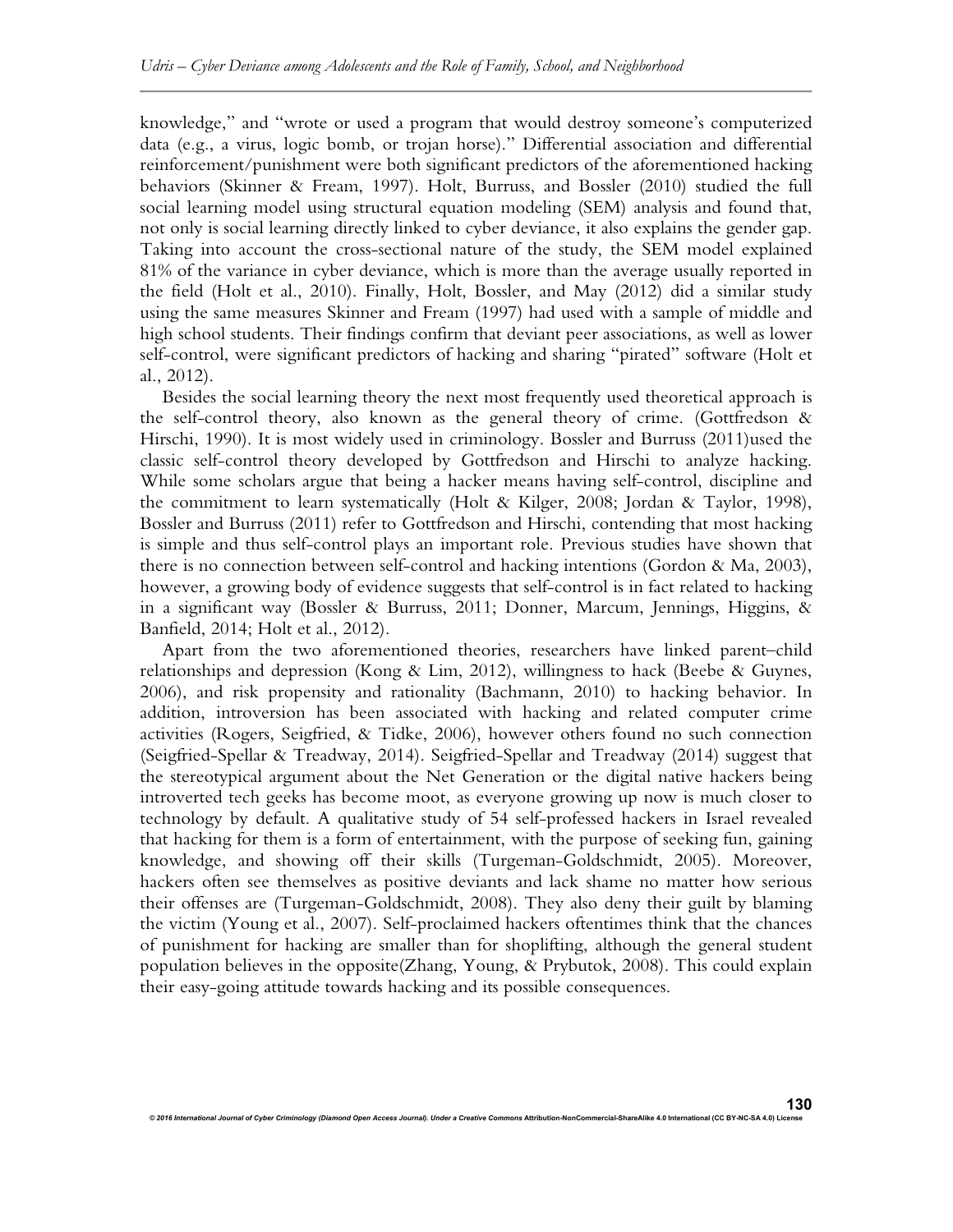

# **Purpose of the Study**

No existing study has looked into the role of family, school and neighborhood at the same time in connection with cyber deviance. The exceptions that include at least one of the aforementioned factors are Aoyama, Barnard-Brak, and Talbert (2011), who examined parental monitoring and found no significant association with cyber bullying, and Kong and Lim (2012) who found that parent–child relationship plays a significant role in cyber delinquency (a scale comprising items that include downloading, hacking, swearing and lying online).

Furthermore, the utilization of the ISRD-2 data will give an unparalleled opportunity to examine cyber deviance across various regions and countries around the world. Previous studies that have examined downloading and hacking have mostly employed small college student samples in one country. There is a dearth of knowledge when it comes to cross-national comparisons and more representative samples. The purpose of this study is to fill this knowledge gap. Do adolescents differ in their engagement in cyber deviance around the world? Are traditional criminological theories applicable to cyber deviance in comparison to predicting delinquency and offline deviant behavior?

# **Methods**

# *Participants*

The 2005–2007 ISRD-2 study participants were 68,507 students from 30 countries: 34,583 females (50.5%), 33,758 males (49.3%), and 166 not specified (0.2%). The distribution between grades was 22,631 in Grade 7 (33.0%), 22,715 in Grade 8 (33.2%) and 23,161 in Grade 9 (33.8%). For a detailed discussion about the ISRD-2 study, the sample and methodology used consult Marshall and Enzmann (2012). Originally there were 31 participant countries, but Canada was excluded from the final sample due to internal data protection policies (Marshall & Enzmann, 2012). Countries were subdivided in to clusters depending on geographical and cultural factors (see Esping-Andersen (1990) and Saint-Arnaud and Bernard (2003)). The Anglo-Saxon cluster includes the USA and Ireland. The Northern Europe cluster is represented by Iceland, Finland, Sweden, Norway, and Denmark. The Western Europe cluster refers to Netherlands, Austria, Germany, Switzerland, France, and Belgium. The Mediterranean cluster is represented by Portugal, Cyprus, Italy, and Spain. The Latin-American cluster is represented by Suriname, and Venezuela. Lastly, the Post-Socialist cluster consists of Estonia, Lithuania, Poland, Czech Republic, Hungary, Slovenia, Bosnia and Herzegovina, Russia, and Armenia (Marshall & Enzmann, 2012).

## *Measures*

## *1) Independent variables*

The ISRD-2 study included a variety of scales and measures taken from fields such as criminology, sociology, and psychology. Variables concerning family (described originally by Hirschi (1969) as "attachment" in social bonds theory) inquired about relationships with parents (or guardians), the quality of leisure time spent together, as well as the number of times dinner is consumed together. Items asking about family included relationships with the man or woman (e.g., "How do you usually get along with the man you live with (father, stepfather....)?") The coded responses were 1= "I don't get along at all,"  $2=$  "I don't get along so well,"  $3=$  "I get along rather well," and  $4=$  "I get along just fine." Family leisure was measured by one item: "How often do you and your parents (or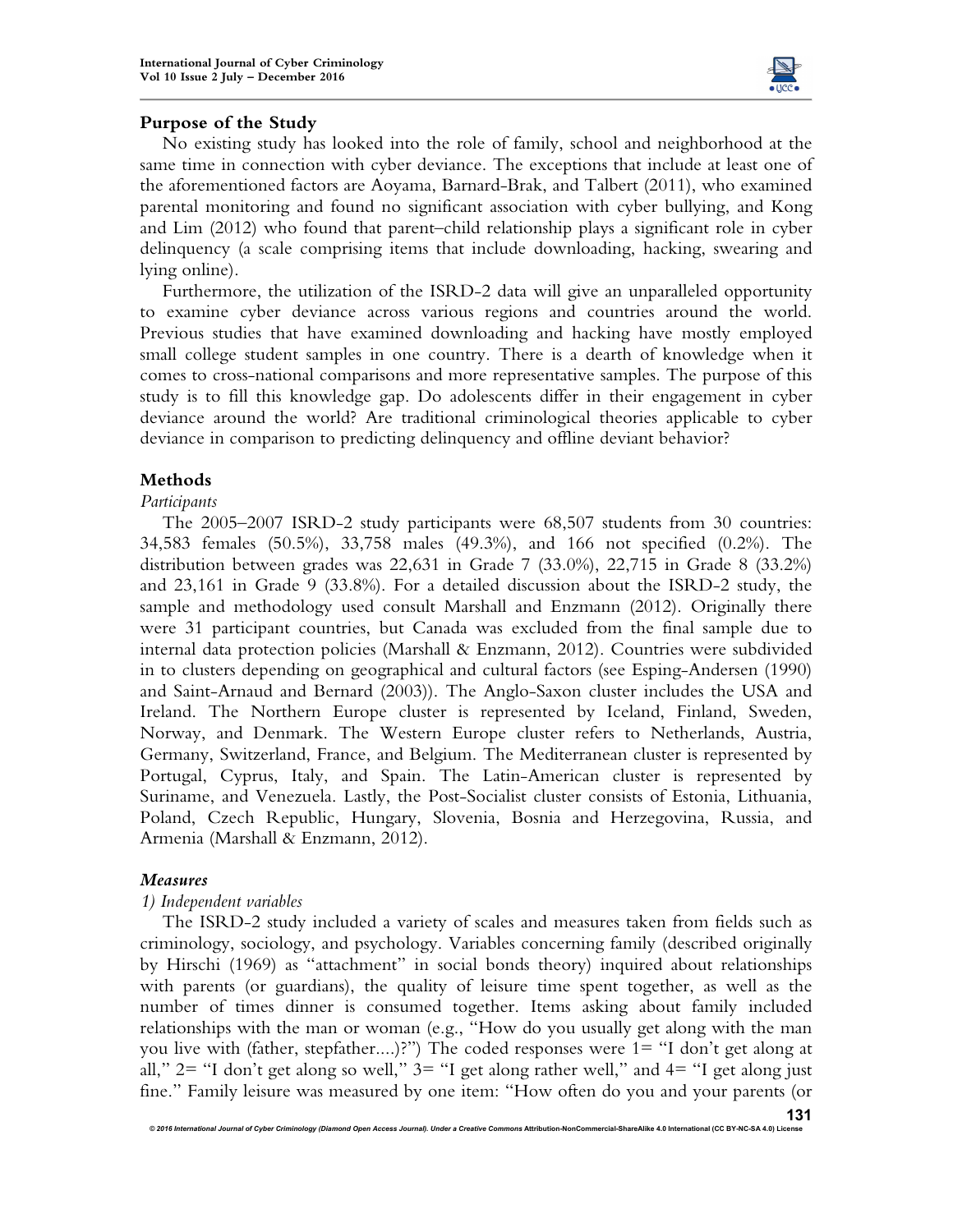the adults you live with) do something together, such as going to the movies, going for a walk or hike, visiting relatives, attending a sporting event, and things like that?" which was 1= "Almost never," 2= "About once a year," 3= "A few times a year," 4= "About once a month," 5= "About once a week," and 6= "More than once a week." Next, an item eating dinner together ("How many days a week do you usually eat the evening meal with (one of) your parents (or the adults you live with)?") was coded as follows: 1= "Never,"  $2 =$  "Once,"  $3 =$  "Twice,"  $4 =$  "Three times,"  $5 =$  "Four times,"  $6 =$  "Five times," 7= "Six times," 8= "Daily." The last variable concerning family inquired about parents knowing the respondents' friends ("Do your parents (or the adults you live with) usually know who you are with when you go out?"). The responses were coded as follows: 1= "Rarely/never," 2= "Sometimes," 3= "Always."

Other measures include the 5 item attitudes towards violence scale (Wilmers et al., 2002) comprised of the following items: "A bit of violence is part of the fun." "One needs to make use of force to be respected." "If somebody attacks me, I will hit him/her back." "Without violence everything would be much more boring." "It is completely normal that boys want to prove themselves in physical fights with others." Scale description: scores 5–20; Cronbach's  $\alpha$ =.70; M=5.05; SD=3.34.

Next, a shortened 12 item self-control scale was employed (Grasmick et al., 1993). The self-control scale was comprised of four subscales: impulsivity (3 items: "I act on the spur of the moment without stopping to think." "I do whatever brings me pleasure here and now, even at the cost of some distant goal." "I'm more concerned with what happens to me in the short run than in the long run"); risk-taking (3 items: "I like to test myself every now and then by doing something a little risky." "Sometimes I will take a risk just for the fun of it." "Excitement and adventure are more important to me than security"); selfcenteredness (3 items: "I try to look out for myself first, even if it means making things difficult for other people." "If things I do upset people, it's their problem not mine." "I will try to get the things I want even when I know it's causing problems for other people"); and volatile temperament (3 items: "I lose my temper pretty easily." "When I'm really angry, other people better stay away from me." "When I have a serious disagreement with someone, it's usually hard for me to talk calmly about it without getting upset.") Scale description: scores  $12-48$ ; Cronbach's  $\alpha = .83$ ; M=26.00; SD=7.29.

The 8 item school scale was comprised of two subscales: school attachment (4 items: "If I had to move I would miss my school." "Teachers do notice when I am doing well and let me know." "I like my school." "There are other activities in school besides lessons (sports, music, theatre, disco's)") and school disorganization (4 items: "There is a lot of stealing in my school." "There is a lot of fighting in my school." "Many things are broken or vandalized in my school." "There is a lot of drug use in my school.") Scale descriptions as follows: school attachment: scores 4–16; Cronbach's  $\alpha$ =.61; M=12.28; SD=2.69 and school disorganization: scores 4–16; Cronbach's  $\alpha$ =.75; M=8.56; SD=3.02.

The 10 item neighborhood scale (adapted from Sampson, Raudenbush, and Earls (1997) and Sampson, Morenoff, and Earls (1999)) consisted of three subscales: neighborhood attachment (2 items: "If I had to move, I would miss the neighborhood" and "I like my neighborhood"); neighborhood disorganization (5 items: "There is a lot of crime in my neighborhood." "There is a lot of drug selling." "There is a lot of fighting." "There are a lot of empty and abandoned buildings." "There is a lot of graffiti"); and neighborhood integration (3 items: "This is a close-knit neighborhood." "People in this

*© 2016 International Journal of Cyber Criminology (Diamond Open Access Journal). Under a Creative Commons* **Attribution-NonCommercial-ShareAlike 4.0 International (CC BY-NC-SA 4.0) License** 

**132**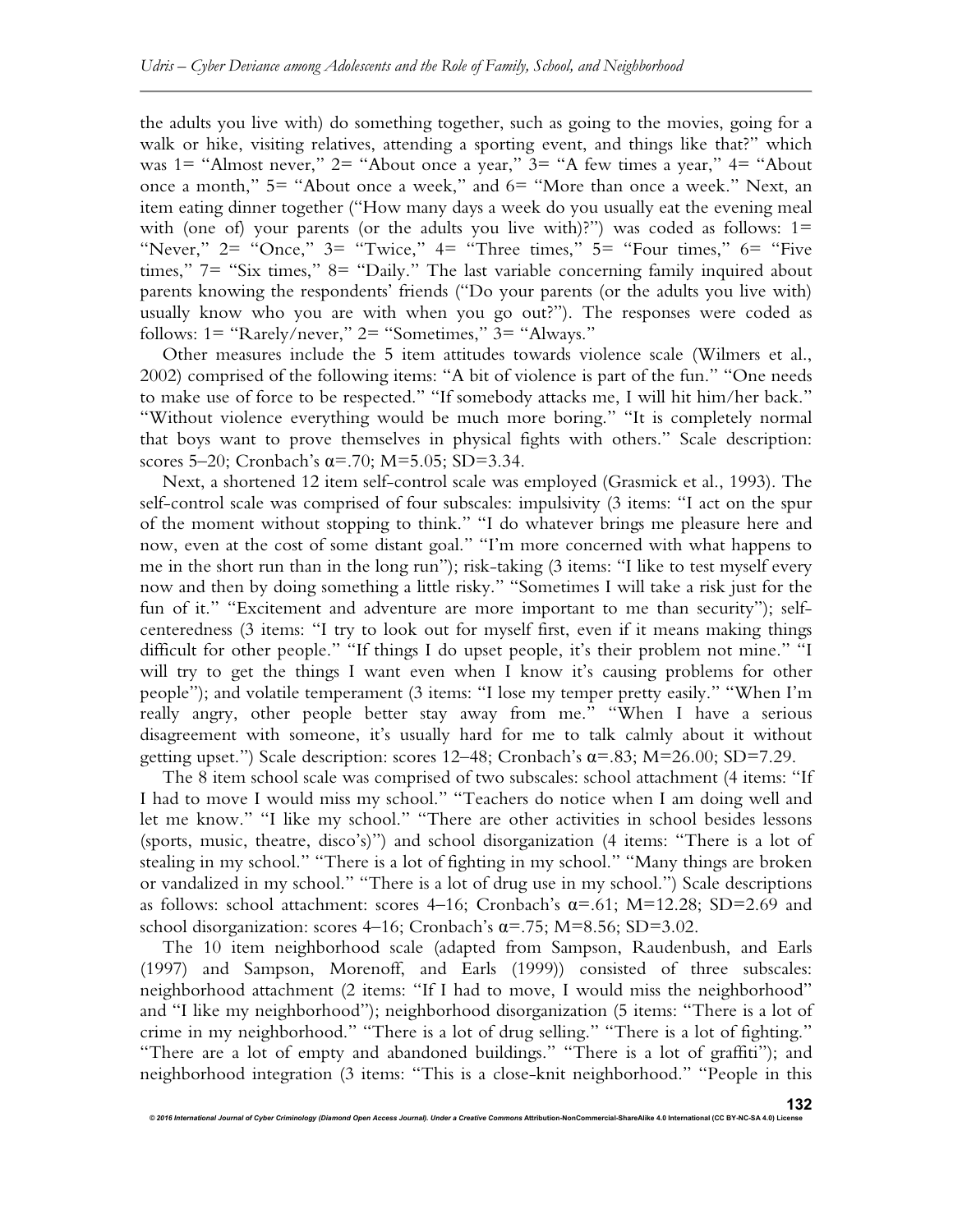

neighborhood can be trusted." "People in this neighborhood generally don't get along with each other.") Three items from the full neighborhood scale were not included in the analysis based on previous findings from this dataset (Marshall  $\&$  Enzmann, 2012, p. 55). Scale descriptions as follows: neighborhood attachment: scores 2–8; Cronbach's  $\alpha$ =.76; M=6.48; SD=1.77; neighborhood disorganization: scores 5–20; Cronbach's  $\alpha$ =.82; M=8.21; SD=3.59; and neighborhood integration: scores 3-12; Cronbach's  $\alpha$ =.82;  $M=8.55$ ; SD=2.55.

The responses for all scales ranged from "Fully disagree," "Somewhat disagree" to "Somewhat agree" and "Fully agree" (coded as  $1 -$  Fully disagree to  $4 -$  Fully agree that were then summed up for scale values).

## *2) Dependent variables*

The ISRD-2 study asked about hacking and downloading generally, and followed up with a second dichotomous response inquiring about the last 12 months. This study looked at only those who responded affirmatively to the second question (coded as 1=experience), while the rest were coded as  $0=$ no experience. The corresponding questions for the items were "When you use a computer did you ever download music or films?" and "Did you ever use your computer for 'hacking'?"

### *3) Control variables*

While the survey included separate measures for age and grade, this study will use the student's grade as a proxy for age. Analysis by Marshall and Enzmann (2012, pp. 45-46) shows that using grade is acceptable in a study design where classes are the primary sampling units, not individual students. Grade was coded as  $1 = \text{grade}$  seven,  $2 = \text{grade}$  eight and  $3 = \text{grade}$  nine. Gender was coded as  $1 = \text{female}$  and  $2 = \text{male}$ . The last covariate item was computer availability at home which was coded as 1=no computer at home to use and 2=computer at home to use.

## *Procedure*

The dataset for this study was acquired from Inter-university Consortium for Political and Social Research data archive.

## *Data analyses*

Logistic regression was chosen as the method most fit to analyze the dichotomous dependent variables measuring downloading and hacking experience (Menard, 2002). All the items in the model were tested for multicollinearity and were deemed appropriate for analysis. Gender, grade and the availability of a computer at home were added as covariates in the models. All analyses were conducted in R (ver. 3.2.1). Regressions were conducted using the "glm" function in R. The significance level was set at  $p<0.05$ .

## **Results**

#### *1. Frequencies*

The overall illegal downloads rate across all countries stood at 47.47%, while hacking perpetration was 5.38 percent. A crosstab analysis of having a computer to use and illegal downloads showed that the relationship between the variables is significant  $(p<.001)$ , but not very strong (Phi-Coefficient=.254; see Table 1). This result suggests that not having access to a personal computer at home greatly reduced the risk of illegal downloading.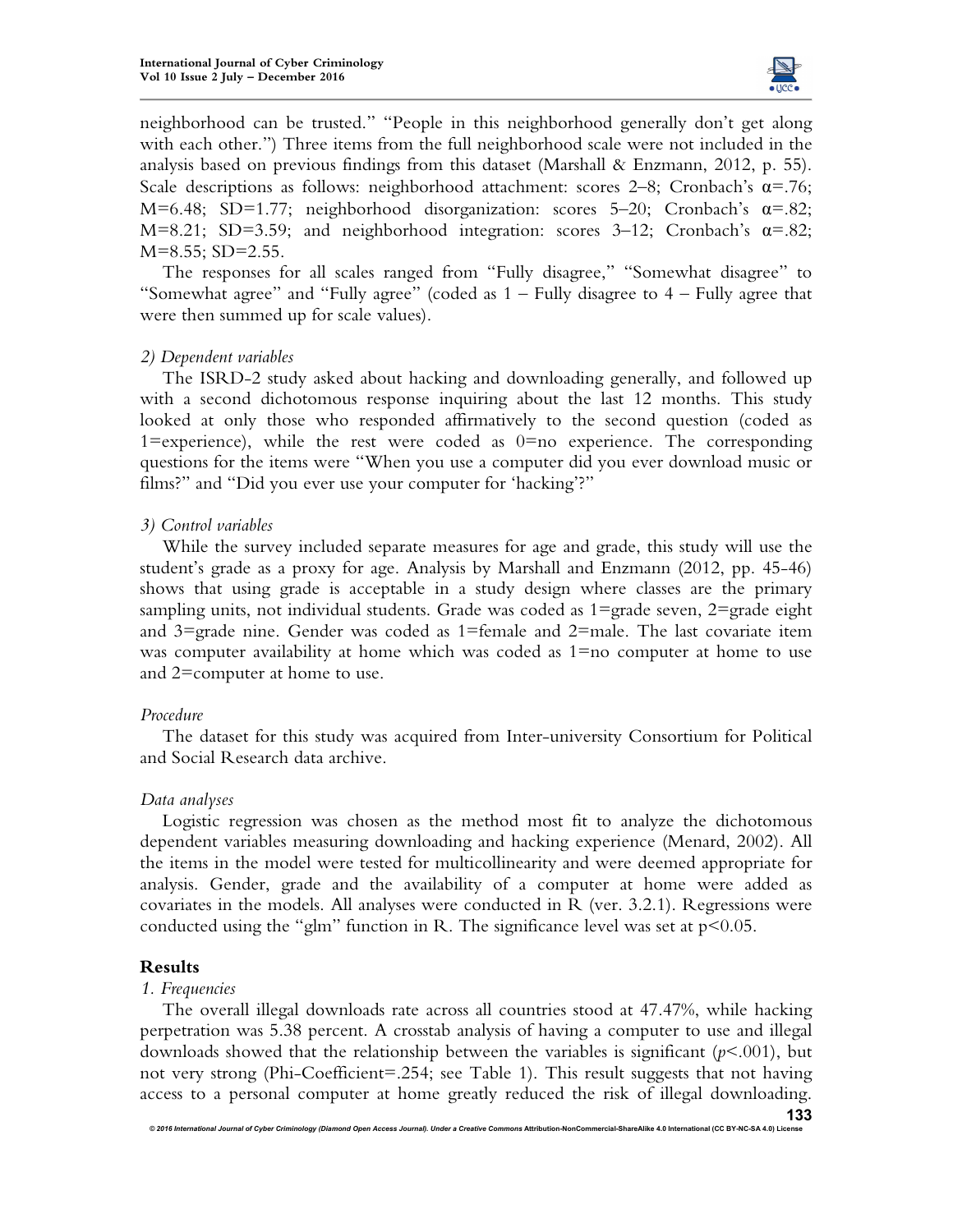However, the results for those who had access to a personal computer at home were less pronounced, and the difference in cyber deviance was much smaller with offenders being slightly numerous. An examination computer availability and hacking showed that the relationship is significant  $(p<.001)$ , but very weak (Phi-Coefficient=.061). However, it is apparent from this analysis that very few respondents who had no computer at home engaged in hacking. As it is a skill that takes certain knowledge and practice, it would be very difficult acquire the necessary traits without having spent a long time in front of the computer screen. Furthermore, schools are likely to restrict the use of their computers in order to prevent exactly such incidents so the students, who would be interested in engaging or learning about hacking, face numerous obstacles.

| Access to a PC at home          |                 |                               |  |  |  |  |  |
|---------------------------------|-----------------|-------------------------------|--|--|--|--|--|
| Illegal downloads               | No              | Yes                           |  |  |  |  |  |
| No                              | 8,512 (12.89%)  | 26,156 (39.62%)               |  |  |  |  |  |
| Yes                             | 1,891 (2.86%)   | 29,464 (44.63%)               |  |  |  |  |  |
| Hacking                         |                 |                               |  |  |  |  |  |
| No                              | 10,236 (15.40%) | 52,680 (79.23%)               |  |  |  |  |  |
| Yes                             | 231 (.35%)      | 3339 (5.02%)                  |  |  |  |  |  |
| downloads:<br>Illegal           | $N=66,023$ ,    | $chi$ -square=4,255; Hacking: |  |  |  |  |  |
| $N=66.486$ chi squaro $-244.53$ |                 |                               |  |  |  |  |  |

**Table 1. Crosstab analysis of computer access, illegal downloads, and hacking** 

N=66,486, chi-square=244.53

A comparison of all the delinquency items showed that the vast majority of those who engage in offline deviant behavior have also engaged in cyber deviance. Analysis comparing country groups showed that different regions of the world exhibit varying degrees of perpetration rates for downloading – Anglo-Saxon 49.95%, Northern EU 59.85%, Western EU 52.33%, Mediterranean EU 37.94%, Latin America 31.56%, Post Socialist 49.44%. The differences were even more pronounced for hacking: Anglo-Saxon 3.29%, Northern EU 3.91%, Western EU 5.25%, Mediterranean EU 8.69%, Latin America 3.97%, Post Socialist 4.95%. The group differences for both downloading and hacking were significant ( $p$ <.001).

## *2. Psychological and social factors as predictors of downloading and hacking*

To examine the influence of individual and social factors predicting downloading and hacking behavior multiple regressions analyses were used. Models one through four were created using binomial logistic regression and focused on downloading. Gender, grade and computer availability at home were used as control variables. Model 1 (see Table 2) represents the individual level measuring attitudes towards violence and self-control. All the variables in Model 1 were significant predictors of downloading. Having a computer at home was associated with more than five times (OR=5.05-5.67) more frequent downloading in the past year. Likewise, boys  $(OR=1.37-1.47)$  and students in higher grades or classes (OR=1.39–1.45) were more likely to download music and movies. The influence of attitudes towards violent behavior (OR=1.02–1.04) and self-control (OR=1.04–1.05) was small, but, nevertheless, significant.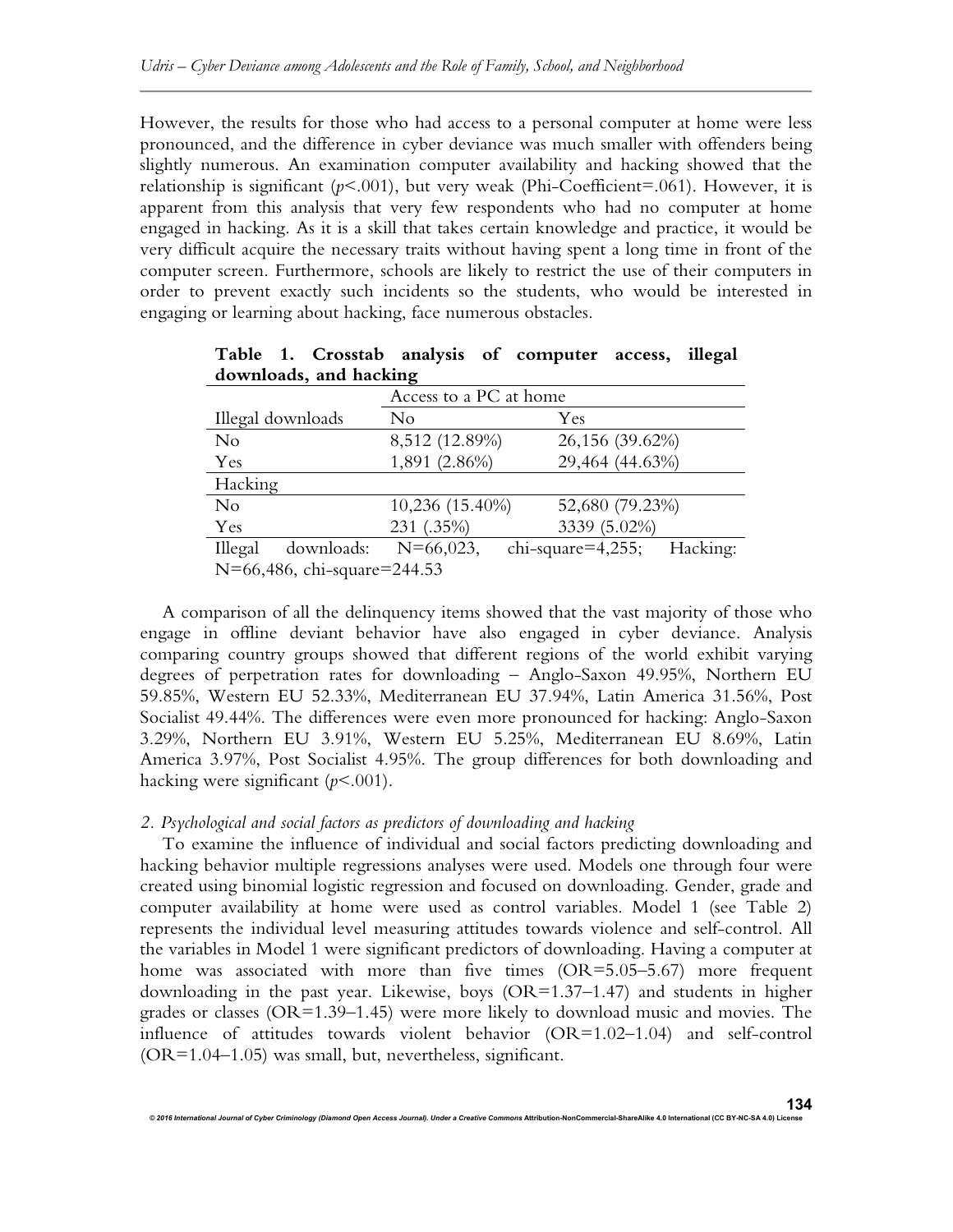

| 1 WOIV 20 STIMIDI | $10\frac{1}{2}$<br>Model 1 |              | Model 2     |              | preurenng megar uo winoaumg<br>Model 3 |              | Model 4  |              |
|-------------------|----------------------------|--------------|-------------|--------------|----------------------------------------|--------------|----------|--------------|
|                   | B                          | Odd          | $\mathbf B$ | Odd          | B                                      | Odd          | $\bf{B}$ | Odd          |
|                   | (S.E.)                     | ${\bf S}$    | (S.E.)      | ${\bf S}$    | (S.E.)                                 | $\mathbf S$  | (S.E.)   | ${\bf S}$    |
|                   |                            | ratio        |             | ratio        |                                        | ratio        |          | ratio        |
|                   |                            | (CI)         |             | (CI)         |                                        | (CI)         |          | (CI)         |
| Gender            | .35                        | $1.42*$      | .37         | $1.44*$      | .36                                    | $1.43*$      | .38      | $1.46*$      |
|                   | (.018)                     | $\star\star$ | (.020)      | $\star\star$ | (.021)                                 | $\star\star$ | (.021)   | $\star\star$ |
| Grade             | .35                        | $1.42*$      | .32         | $1.38*$      | .32                                    | $1.37*$      | .32      | $1.38*$      |
|                   | (.011)                     | $\star\star$ | (.012)      | $\star\star$ | (.012)                                 | ★★           | (.013)   | $\star\star$ |
| Computer at       | 1.68                       | $5.35*$      | 1.69        | $5.40*$      | 1.68                                   | $5.37*$      | 1.70     | $5.49*$      |
| home              | (.029)                     | $\star\star$ | (.033)      | $\star\star$ | (.034)                                 | ★★           | (.036)   | $\star\star$ |
| Attitudes towards | .03                        | $1.03*$      | .02         | $1.02*$      | .02                                    | $1.02*$      | .02      | $1.02*$      |
| violence          | (.003)                     | $\star\star$ | (.004)      | $\star\star$ | (.004)                                 | ★★           | (.004)   | ★★           |
| Self-control      | .04                        | $1.04*$      | .03         | $1.03*$      | .03                                    | $1.03*$      | .03      | $1.03*$      |
|                   | (.002)                     | $\star\star$ | (.002)      | $\star\star$ | (.002)                                 | $\star\star$ | (.002)   | $\star\star$ |
| Get along with    |                            |              | $-.06$      | $.94$ **     | $-.05$                                 | $.95**$      | $-.05$   | $.95**$      |
| father            |                            |              | (.017)      | $\star$      | (.018)                                 |              | (.019)   |              |
| Get along with    |                            |              | $-.05$      | $.95*$       | $-.05$                                 | $.94*$       | $-.05$   | $.95*$       |
| mother            |                            |              | (.020)      |              | (.020)                                 |              | (.021)   |              |
| Family leisure    |                            |              | .00         | 1.00         | .01                                    | 1.01         | .01      | 1.01         |
|                   |                            |              | (.008)      |              | (.008)                                 |              | (.008)   |              |
| Eat dinner        |                            |              | $-.04$      | $.96$ **     | $-.04$                                 | $.96$ **     | $-.03$   | $.97**$      |
| together          |                            |              | (.005)      | $\star$      | (.005)                                 | $\star$      | (.005)   | $\star$      |
| Parents know      |                            |              | $-.34$      | $.71**$      | $-.31$                                 | $.73**$      | $-.31$   | $.73**$      |
| friends           |                            |              | (.018)      | $\star$      | (.018)                                 | $\star$      | (.019)   | $\star$      |
| School attachment |                            |              |             |              | $-.03$                                 | $.97**$      | $-.03$   | $.97**$      |
|                   |                            |              |             |              | (.004)                                 | $\star$      | (.004)   | $\star$      |
| School            |                            |              |             |              | .01                                    | $1.01*$      | .01      | $1.01*$      |
| disorganization   |                            |              |             |              | (.004)                                 | $\star$      | (.004)   | $\star$      |
| Neighborhood      |                            |              |             |              |                                        |              | .04      | $1.04*$      |
| attachment        |                            |              |             |              |                                        |              | (.007)   | $\star\star$ |
| Neighborhood      |                            |              |             |              |                                        |              | $-.00$   | 1.00         |
| disorganization   |                            |              |             |              |                                        |              | (.003)   |              |
| Neighborhood      |                            |              |             |              |                                        |              | $-.03$   | $.97**$      |
| integration       |                            |              |             |              |                                        |              | (.005)   | $\star$      |
| <b>AIC</b>        | 72843                      |              | 62448       |              | 58124                                  |              | 54881    |              |
| Adjusted          | .091                       |              | .096        |              | .099                                   |              | .100     |              |
| McFadden $R^2$    |                            |              |             |              |                                        |              |          |              |
| N                 | 57833                      |              | 49865       |              | 46534                                  |              | 43998    |              |

## **Table 2. Multiple logistic regression analysis predicting illegal downloading**

 $\star p < .05$ ;  $\star \star p < .01$ ;  $\star \star \star p < .001$ . All of the regression coefficients are standardized.

Model 2 examined all the previous variables while adding family level items in the regression. Not getting along with either parent (father: OR=.91–.97; mother: OR=.92– .99) and less frequent dining together with parents (OR=.95–.97) were negatively and significantly associated with downloading. By far the most significant predictor among the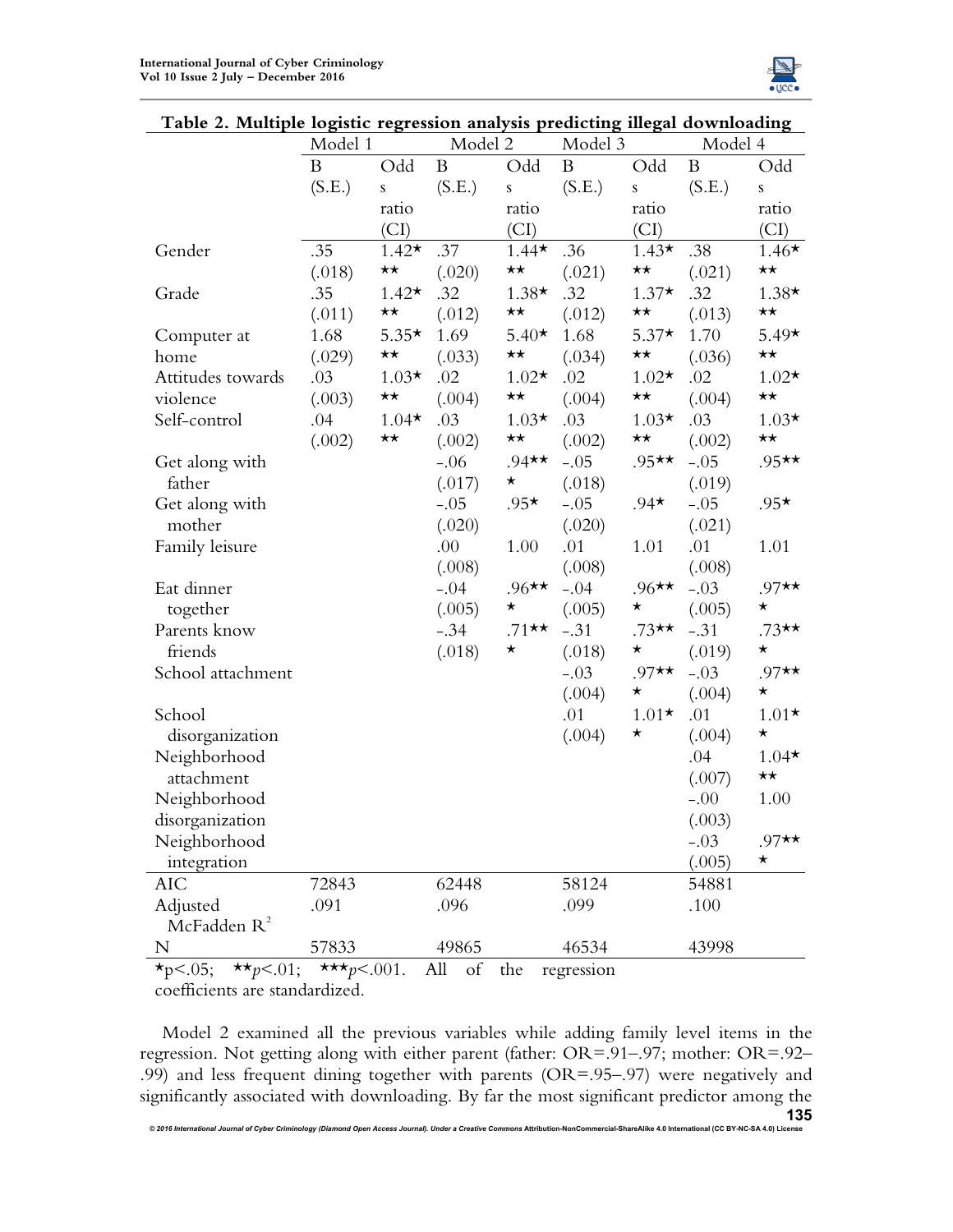family variables was parents knowing whom the adolescent is with when going out, which was negatively and significantly associated with downloading (OR=.70–.74).

| Odd<br>Odd<br>$\mathbf B$<br>$\bf{B}$<br>B<br>Odd<br>$\bf{B}$<br>Odds<br>(S.E.)<br>(S.E.)<br>(S.E.)<br>(S.E.)<br>ratio<br>${\bf S}$<br>${\bf S}$<br>${\bf S}$<br>$\left( \text{CI}\right)$<br>ratio<br>ratio<br>ratio<br>(CI)<br>(CI)<br>(CI)<br>$2.95*$<br>1.08<br>1.14<br>$3.16*$<br>1.12<br>$3.07*$<br>1.13<br>$3.10*$<br>Gender<br>$\star\star$<br>$\star\star$<br>$\star\star$<br>$\star\star$<br>(.049)<br>(.051)<br>(.044)<br>(.048)<br>.23<br>.21<br>.20<br>.19<br>$1.21*$<br>$1.26*$<br>$1.23*$<br>$1.22*$<br>Grade<br>$\star\star$<br>$\star\star$<br>$\star\star$<br>$\star\star$<br>(.023)<br>(.025)<br>(.026)<br>(.027)<br>1.12<br>1.20<br>$3.32*$<br>1.15<br>$3.16*$<br>1.21<br>$3.34*$<br>$3.08*$<br>Computer at home<br>$\star\star$<br>$\star\star$<br>$\star\star$<br>$\star\star$<br>(.096)<br>(.080)<br>(.090)<br>(.091)<br>.05<br>.04<br>$1.04*$<br>.04<br>$1.04*$<br>$1.05*$<br>.05<br>$1.05*$<br>Attitudes<br>towards<br>$\star\star$<br>$\star\star$<br>$\star\star$<br>$\star\star$<br>violence<br>(.007)<br>(.007)<br>(.007)<br>(.008)<br>Self-control<br>.05<br>$1.06*$<br>.05<br>$1.05*$<br>.04<br>$1.04*$<br>.04<br>$1.04*$<br>$\star\star$<br>$\star\star$<br>$\star\star$<br>(.003)<br>$\star\star$<br>(.003)<br>(.003)<br>(.004)<br>$.90**$<br>$.88**$<br>$-.11$<br>$.89**$<br>$-.10$<br>$-.13$<br>along<br>with<br>Get<br>(.032)<br>$\star$<br>(.033)<br>$\star$<br>(.034)<br>father<br>$.76**$<br>$.77**$<br>$.77**$<br>$-.28$<br>$-.26$<br>$-.26$<br>with<br>along<br>Get<br>$\star$<br>$\star$<br>$\star$<br>mother<br>(.034)<br>(.036)<br>(.037)<br>Family leisure<br>$-.00$<br>1.00<br>.01<br>1.01<br>.01<br>1.01<br>(.016)<br>(.016)<br>(.015)<br>$1.03*$<br>$1.03*$<br>.03<br>.03<br>.04<br>$1.04*$<br>Eat dinner together<br>$\star\star$<br>$\star$<br>$\star\star$<br>(.010)<br>(.009)<br>(.010)<br>$-.31$<br>$.73**$<br>$-.27$<br>$.76**$<br>$-.26$<br>$.77**$<br>Parents<br>know<br>$\star$<br>$\star$<br>(.033)<br>$\star$<br>(.035)<br>friends<br>(.034)<br>.96**<br>.96**<br>School attachment<br>$-.04$<br>$-.04$<br>$\star$<br>$\star$<br>(.008)<br>(.008)<br>.05<br>$1.05*$<br>.04<br>$1.04*$<br>School<br>$\star\star$<br>$\star\star$<br>(.007)<br>(.008)<br>disorganization<br>Neighborhood<br>$-.01$<br>.99<br>(.013)<br>attachment<br>.03<br>Neighborhood<br>$1.04*$<br>(.006)<br>★★<br>disorganization<br>Neighborhood<br>.00<br>1.00<br>(.010)<br>integration<br>19290<br>18035<br><b>AIC</b><br>22221<br>17064<br>.105<br>.108<br>.110<br>Adjusted McFadden<br>.092<br>$R^2$<br>58186<br>50173<br>46804<br>44247<br>N | Model 5 |  | Model 6 |  | Model 7 |  | Model 8 |  |
|----------------------------------------------------------------------------------------------------------------------------------------------------------------------------------------------------------------------------------------------------------------------------------------------------------------------------------------------------------------------------------------------------------------------------------------------------------------------------------------------------------------------------------------------------------------------------------------------------------------------------------------------------------------------------------------------------------------------------------------------------------------------------------------------------------------------------------------------------------------------------------------------------------------------------------------------------------------------------------------------------------------------------------------------------------------------------------------------------------------------------------------------------------------------------------------------------------------------------------------------------------------------------------------------------------------------------------------------------------------------------------------------------------------------------------------------------------------------------------------------------------------------------------------------------------------------------------------------------------------------------------------------------------------------------------------------------------------------------------------------------------------------------------------------------------------------------------------------------------------------------------------------------------------------------------------------------------------------------------------------------------------------------------------------------------------------------------------------------------------------------------------------------------------------------------------------------------------------------------------------------------------------------------------------------------------------------------------------------------------------------------------------------------------------------------------------------------------------------------------------------------------------------------------------------------------------------------|---------|--|---------|--|---------|--|---------|--|
|                                                                                                                                                                                                                                                                                                                                                                                                                                                                                                                                                                                                                                                                                                                                                                                                                                                                                                                                                                                                                                                                                                                                                                                                                                                                                                                                                                                                                                                                                                                                                                                                                                                                                                                                                                                                                                                                                                                                                                                                                                                                                                                                                                                                                                                                                                                                                                                                                                                                                                                                                                                  |         |  |         |  |         |  |         |  |
|                                                                                                                                                                                                                                                                                                                                                                                                                                                                                                                                                                                                                                                                                                                                                                                                                                                                                                                                                                                                                                                                                                                                                                                                                                                                                                                                                                                                                                                                                                                                                                                                                                                                                                                                                                                                                                                                                                                                                                                                                                                                                                                                                                                                                                                                                                                                                                                                                                                                                                                                                                                  |         |  |         |  |         |  |         |  |
|                                                                                                                                                                                                                                                                                                                                                                                                                                                                                                                                                                                                                                                                                                                                                                                                                                                                                                                                                                                                                                                                                                                                                                                                                                                                                                                                                                                                                                                                                                                                                                                                                                                                                                                                                                                                                                                                                                                                                                                                                                                                                                                                                                                                                                                                                                                                                                                                                                                                                                                                                                                  |         |  |         |  |         |  |         |  |
|                                                                                                                                                                                                                                                                                                                                                                                                                                                                                                                                                                                                                                                                                                                                                                                                                                                                                                                                                                                                                                                                                                                                                                                                                                                                                                                                                                                                                                                                                                                                                                                                                                                                                                                                                                                                                                                                                                                                                                                                                                                                                                                                                                                                                                                                                                                                                                                                                                                                                                                                                                                  |         |  |         |  |         |  |         |  |
|                                                                                                                                                                                                                                                                                                                                                                                                                                                                                                                                                                                                                                                                                                                                                                                                                                                                                                                                                                                                                                                                                                                                                                                                                                                                                                                                                                                                                                                                                                                                                                                                                                                                                                                                                                                                                                                                                                                                                                                                                                                                                                                                                                                                                                                                                                                                                                                                                                                                                                                                                                                  |         |  |         |  |         |  |         |  |
|                                                                                                                                                                                                                                                                                                                                                                                                                                                                                                                                                                                                                                                                                                                                                                                                                                                                                                                                                                                                                                                                                                                                                                                                                                                                                                                                                                                                                                                                                                                                                                                                                                                                                                                                                                                                                                                                                                                                                                                                                                                                                                                                                                                                                                                                                                                                                                                                                                                                                                                                                                                  |         |  |         |  |         |  |         |  |
|                                                                                                                                                                                                                                                                                                                                                                                                                                                                                                                                                                                                                                                                                                                                                                                                                                                                                                                                                                                                                                                                                                                                                                                                                                                                                                                                                                                                                                                                                                                                                                                                                                                                                                                                                                                                                                                                                                                                                                                                                                                                                                                                                                                                                                                                                                                                                                                                                                                                                                                                                                                  |         |  |         |  |         |  |         |  |
|                                                                                                                                                                                                                                                                                                                                                                                                                                                                                                                                                                                                                                                                                                                                                                                                                                                                                                                                                                                                                                                                                                                                                                                                                                                                                                                                                                                                                                                                                                                                                                                                                                                                                                                                                                                                                                                                                                                                                                                                                                                                                                                                                                                                                                                                                                                                                                                                                                                                                                                                                                                  |         |  |         |  |         |  |         |  |
|                                                                                                                                                                                                                                                                                                                                                                                                                                                                                                                                                                                                                                                                                                                                                                                                                                                                                                                                                                                                                                                                                                                                                                                                                                                                                                                                                                                                                                                                                                                                                                                                                                                                                                                                                                                                                                                                                                                                                                                                                                                                                                                                                                                                                                                                                                                                                                                                                                                                                                                                                                                  |         |  |         |  |         |  |         |  |
|                                                                                                                                                                                                                                                                                                                                                                                                                                                                                                                                                                                                                                                                                                                                                                                                                                                                                                                                                                                                                                                                                                                                                                                                                                                                                                                                                                                                                                                                                                                                                                                                                                                                                                                                                                                                                                                                                                                                                                                                                                                                                                                                                                                                                                                                                                                                                                                                                                                                                                                                                                                  |         |  |         |  |         |  |         |  |
|                                                                                                                                                                                                                                                                                                                                                                                                                                                                                                                                                                                                                                                                                                                                                                                                                                                                                                                                                                                                                                                                                                                                                                                                                                                                                                                                                                                                                                                                                                                                                                                                                                                                                                                                                                                                                                                                                                                                                                                                                                                                                                                                                                                                                                                                                                                                                                                                                                                                                                                                                                                  |         |  |         |  |         |  |         |  |
|                                                                                                                                                                                                                                                                                                                                                                                                                                                                                                                                                                                                                                                                                                                                                                                                                                                                                                                                                                                                                                                                                                                                                                                                                                                                                                                                                                                                                                                                                                                                                                                                                                                                                                                                                                                                                                                                                                                                                                                                                                                                                                                                                                                                                                                                                                                                                                                                                                                                                                                                                                                  |         |  |         |  |         |  |         |  |
|                                                                                                                                                                                                                                                                                                                                                                                                                                                                                                                                                                                                                                                                                                                                                                                                                                                                                                                                                                                                                                                                                                                                                                                                                                                                                                                                                                                                                                                                                                                                                                                                                                                                                                                                                                                                                                                                                                                                                                                                                                                                                                                                                                                                                                                                                                                                                                                                                                                                                                                                                                                  |         |  |         |  |         |  |         |  |
|                                                                                                                                                                                                                                                                                                                                                                                                                                                                                                                                                                                                                                                                                                                                                                                                                                                                                                                                                                                                                                                                                                                                                                                                                                                                                                                                                                                                                                                                                                                                                                                                                                                                                                                                                                                                                                                                                                                                                                                                                                                                                                                                                                                                                                                                                                                                                                                                                                                                                                                                                                                  |         |  |         |  |         |  |         |  |
|                                                                                                                                                                                                                                                                                                                                                                                                                                                                                                                                                                                                                                                                                                                                                                                                                                                                                                                                                                                                                                                                                                                                                                                                                                                                                                                                                                                                                                                                                                                                                                                                                                                                                                                                                                                                                                                                                                                                                                                                                                                                                                                                                                                                                                                                                                                                                                                                                                                                                                                                                                                  |         |  |         |  |         |  |         |  |
|                                                                                                                                                                                                                                                                                                                                                                                                                                                                                                                                                                                                                                                                                                                                                                                                                                                                                                                                                                                                                                                                                                                                                                                                                                                                                                                                                                                                                                                                                                                                                                                                                                                                                                                                                                                                                                                                                                                                                                                                                                                                                                                                                                                                                                                                                                                                                                                                                                                                                                                                                                                  |         |  |         |  |         |  |         |  |
|                                                                                                                                                                                                                                                                                                                                                                                                                                                                                                                                                                                                                                                                                                                                                                                                                                                                                                                                                                                                                                                                                                                                                                                                                                                                                                                                                                                                                                                                                                                                                                                                                                                                                                                                                                                                                                                                                                                                                                                                                                                                                                                                                                                                                                                                                                                                                                                                                                                                                                                                                                                  |         |  |         |  |         |  |         |  |
|                                                                                                                                                                                                                                                                                                                                                                                                                                                                                                                                                                                                                                                                                                                                                                                                                                                                                                                                                                                                                                                                                                                                                                                                                                                                                                                                                                                                                                                                                                                                                                                                                                                                                                                                                                                                                                                                                                                                                                                                                                                                                                                                                                                                                                                                                                                                                                                                                                                                                                                                                                                  |         |  |         |  |         |  |         |  |
|                                                                                                                                                                                                                                                                                                                                                                                                                                                                                                                                                                                                                                                                                                                                                                                                                                                                                                                                                                                                                                                                                                                                                                                                                                                                                                                                                                                                                                                                                                                                                                                                                                                                                                                                                                                                                                                                                                                                                                                                                                                                                                                                                                                                                                                                                                                                                                                                                                                                                                                                                                                  |         |  |         |  |         |  |         |  |
|                                                                                                                                                                                                                                                                                                                                                                                                                                                                                                                                                                                                                                                                                                                                                                                                                                                                                                                                                                                                                                                                                                                                                                                                                                                                                                                                                                                                                                                                                                                                                                                                                                                                                                                                                                                                                                                                                                                                                                                                                                                                                                                                                                                                                                                                                                                                                                                                                                                                                                                                                                                  |         |  |         |  |         |  |         |  |
|                                                                                                                                                                                                                                                                                                                                                                                                                                                                                                                                                                                                                                                                                                                                                                                                                                                                                                                                                                                                                                                                                                                                                                                                                                                                                                                                                                                                                                                                                                                                                                                                                                                                                                                                                                                                                                                                                                                                                                                                                                                                                                                                                                                                                                                                                                                                                                                                                                                                                                                                                                                  |         |  |         |  |         |  |         |  |
|                                                                                                                                                                                                                                                                                                                                                                                                                                                                                                                                                                                                                                                                                                                                                                                                                                                                                                                                                                                                                                                                                                                                                                                                                                                                                                                                                                                                                                                                                                                                                                                                                                                                                                                                                                                                                                                                                                                                                                                                                                                                                                                                                                                                                                                                                                                                                                                                                                                                                                                                                                                  |         |  |         |  |         |  |         |  |
|                                                                                                                                                                                                                                                                                                                                                                                                                                                                                                                                                                                                                                                                                                                                                                                                                                                                                                                                                                                                                                                                                                                                                                                                                                                                                                                                                                                                                                                                                                                                                                                                                                                                                                                                                                                                                                                                                                                                                                                                                                                                                                                                                                                                                                                                                                                                                                                                                                                                                                                                                                                  |         |  |         |  |         |  |         |  |
|                                                                                                                                                                                                                                                                                                                                                                                                                                                                                                                                                                                                                                                                                                                                                                                                                                                                                                                                                                                                                                                                                                                                                                                                                                                                                                                                                                                                                                                                                                                                                                                                                                                                                                                                                                                                                                                                                                                                                                                                                                                                                                                                                                                                                                                                                                                                                                                                                                                                                                                                                                                  |         |  |         |  |         |  |         |  |
|                                                                                                                                                                                                                                                                                                                                                                                                                                                                                                                                                                                                                                                                                                                                                                                                                                                                                                                                                                                                                                                                                                                                                                                                                                                                                                                                                                                                                                                                                                                                                                                                                                                                                                                                                                                                                                                                                                                                                                                                                                                                                                                                                                                                                                                                                                                                                                                                                                                                                                                                                                                  |         |  |         |  |         |  |         |  |
|                                                                                                                                                                                                                                                                                                                                                                                                                                                                                                                                                                                                                                                                                                                                                                                                                                                                                                                                                                                                                                                                                                                                                                                                                                                                                                                                                                                                                                                                                                                                                                                                                                                                                                                                                                                                                                                                                                                                                                                                                                                                                                                                                                                                                                                                                                                                                                                                                                                                                                                                                                                  |         |  |         |  |         |  |         |  |
|                                                                                                                                                                                                                                                                                                                                                                                                                                                                                                                                                                                                                                                                                                                                                                                                                                                                                                                                                                                                                                                                                                                                                                                                                                                                                                                                                                                                                                                                                                                                                                                                                                                                                                                                                                                                                                                                                                                                                                                                                                                                                                                                                                                                                                                                                                                                                                                                                                                                                                                                                                                  |         |  |         |  |         |  |         |  |
|                                                                                                                                                                                                                                                                                                                                                                                                                                                                                                                                                                                                                                                                                                                                                                                                                                                                                                                                                                                                                                                                                                                                                                                                                                                                                                                                                                                                                                                                                                                                                                                                                                                                                                                                                                                                                                                                                                                                                                                                                                                                                                                                                                                                                                                                                                                                                                                                                                                                                                                                                                                  |         |  |         |  |         |  |         |  |
|                                                                                                                                                                                                                                                                                                                                                                                                                                                                                                                                                                                                                                                                                                                                                                                                                                                                                                                                                                                                                                                                                                                                                                                                                                                                                                                                                                                                                                                                                                                                                                                                                                                                                                                                                                                                                                                                                                                                                                                                                                                                                                                                                                                                                                                                                                                                                                                                                                                                                                                                                                                  |         |  |         |  |         |  |         |  |
|                                                                                                                                                                                                                                                                                                                                                                                                                                                                                                                                                                                                                                                                                                                                                                                                                                                                                                                                                                                                                                                                                                                                                                                                                                                                                                                                                                                                                                                                                                                                                                                                                                                                                                                                                                                                                                                                                                                                                                                                                                                                                                                                                                                                                                                                                                                                                                                                                                                                                                                                                                                  |         |  |         |  |         |  |         |  |
|                                                                                                                                                                                                                                                                                                                                                                                                                                                                                                                                                                                                                                                                                                                                                                                                                                                                                                                                                                                                                                                                                                                                                                                                                                                                                                                                                                                                                                                                                                                                                                                                                                                                                                                                                                                                                                                                                                                                                                                                                                                                                                                                                                                                                                                                                                                                                                                                                                                                                                                                                                                  |         |  |         |  |         |  |         |  |
|                                                                                                                                                                                                                                                                                                                                                                                                                                                                                                                                                                                                                                                                                                                                                                                                                                                                                                                                                                                                                                                                                                                                                                                                                                                                                                                                                                                                                                                                                                                                                                                                                                                                                                                                                                                                                                                                                                                                                                                                                                                                                                                                                                                                                                                                                                                                                                                                                                                                                                                                                                                  |         |  |         |  |         |  |         |  |
|                                                                                                                                                                                                                                                                                                                                                                                                                                                                                                                                                                                                                                                                                                                                                                                                                                                                                                                                                                                                                                                                                                                                                                                                                                                                                                                                                                                                                                                                                                                                                                                                                                                                                                                                                                                                                                                                                                                                                                                                                                                                                                                                                                                                                                                                                                                                                                                                                                                                                                                                                                                  |         |  |         |  |         |  |         |  |
|                                                                                                                                                                                                                                                                                                                                                                                                                                                                                                                                                                                                                                                                                                                                                                                                                                                                                                                                                                                                                                                                                                                                                                                                                                                                                                                                                                                                                                                                                                                                                                                                                                                                                                                                                                                                                                                                                                                                                                                                                                                                                                                                                                                                                                                                                                                                                                                                                                                                                                                                                                                  |         |  |         |  |         |  |         |  |
|                                                                                                                                                                                                                                                                                                                                                                                                                                                                                                                                                                                                                                                                                                                                                                                                                                                                                                                                                                                                                                                                                                                                                                                                                                                                                                                                                                                                                                                                                                                                                                                                                                                                                                                                                                                                                                                                                                                                                                                                                                                                                                                                                                                                                                                                                                                                                                                                                                                                                                                                                                                  |         |  |         |  |         |  |         |  |
|                                                                                                                                                                                                                                                                                                                                                                                                                                                                                                                                                                                                                                                                                                                                                                                                                                                                                                                                                                                                                                                                                                                                                                                                                                                                                                                                                                                                                                                                                                                                                                                                                                                                                                                                                                                                                                                                                                                                                                                                                                                                                                                                                                                                                                                                                                                                                                                                                                                                                                                                                                                  |         |  |         |  |         |  |         |  |
|                                                                                                                                                                                                                                                                                                                                                                                                                                                                                                                                                                                                                                                                                                                                                                                                                                                                                                                                                                                                                                                                                                                                                                                                                                                                                                                                                                                                                                                                                                                                                                                                                                                                                                                                                                                                                                                                                                                                                                                                                                                                                                                                                                                                                                                                                                                                                                                                                                                                                                                                                                                  |         |  |         |  |         |  |         |  |

**Table 3. Multiple logistic regression analysis predicting hacking** 

 $\star$ p<.05;  $\star \star$ *p*<.01;  $\star \star \star$ *p*<.001. All of the regression coefficients are standardized.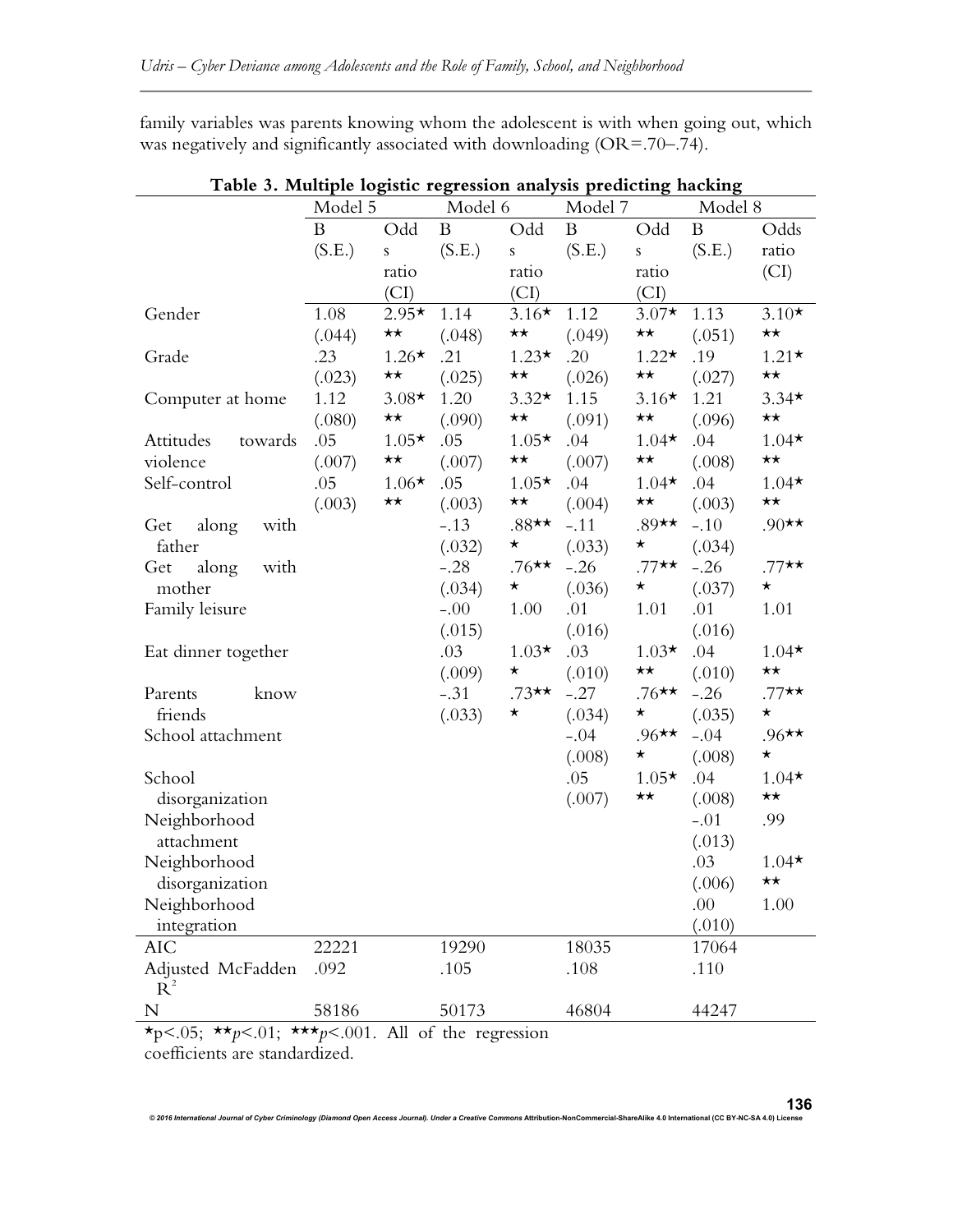

Model 3 introduced school level variables, which in this case were school attachment and disorganization. All the variables from previous models retained their significance, except for family leisure. Both school variables were significantly associated with downloading, but the odds ratios were very small (school attachment: OR=.96–.98; school disorganization:  $OR=1.01-1.02$ ). Model 4 introduced the last batch of variables, adding neighborhood to the equation. Again, all the variables from previous models, except family leisure, retained their significance. Neighborhood attachment was positively and significantly  $(OR=1.03-1.05)$ , while neighborhood integration was negatively and significantly associated with downloading (OR=.96–.98).

Hacking perpetration rates were much lower than downloading rates. Models five through eight focused on predicting hacking (see Table 3). Model 5 employed the same independent variables as Model 1, in this case, predicting hacking. All the variables were positively and significantly associated with hacking. As with downloading, having a computer at home was the strongest predictor with hacking (OR=2.63–3.59). Similarly, as with downloading, boys  $(OR=2.70-3.21)$  and students in higher grades  $(OR=1.20-$ 1.32) were more likely to engage in hacking. Scales measuring attitudes towards violence  $(OR=1.04-1.07)$  and self-control  $(OR=1.05-1.06)$  showed only a slight, albeit significant, effect on hacking.

Model 6 introduced family variables and, again, family leisure was the only nonsignificant variable in the model. As with downloading, again not getting along with father (OR=.83–.94) or mother (OR=.71–.81) were indicators for increased hacking behavior. Model 7 showed that the influence of school is rather small but significant: school attachment (OR=.94–.97) was negatively and significantly associated with hacking and school disorganization  $(OR=1.04-1.07)$  was positively and significantly associated with hacking. Model 8 included the neighborhood scales. Contrary to Model 4, this time neighborhood disorganization was the only significant predictor of hacking (OR=1.02– 1.05), while neighborhood attachment and integration were non-significant.

Separate analyses with the offline delinquency items (ISRD-2 also measured involvement in vandalism, shoplifting, burglary, three types of stealing, snatching a purse, carrying weapons, extortion, group fighting and selling drugs)showed that the same models explained more variance in the dependent variable, i.e., family, school, and neighborhood variables were better at predicting the aforementioned offline delinquency than cyber deviance (illegal downloading and hacking). Regression models, with the same independent variables as in Model 8, were used in this case. The adjusted McFadden  $R^2$ scores were: vandalism =.19; shoplifting =.13; burglary =.19; stealing (bicycle and/or scooter) =.19; stealing (motorbike and/or car) =.25; stealing (from a car) =.20; snatch purse/bag etc.  $=$  17; carry weapon  $=$  19; extortion  $=$  22; group fighting  $=$  18; assault  $=$  20; sell drugs  $=$  21. Males were more likely to be involved in all of the above mentioned delinquent acts except for shoplifting, where gender was not a significant predictor in the model.

Finally, dummy variables were created for countries and used as the only independent variables in the same model to determine how much variance is explained between and within countries. In the case of downloading, 8% (adjusted McFadden  $R^2 = .08$ ) of the variance is between the countries, while 92% of the variance is within the countries. For hacking these numbers are 3% (adjusted McFadden  $R^2 = .03$ ) and 97 percent. This shows that country origin is unimportant and most variance in cyber deviance is explained by the factors within the countries themselves.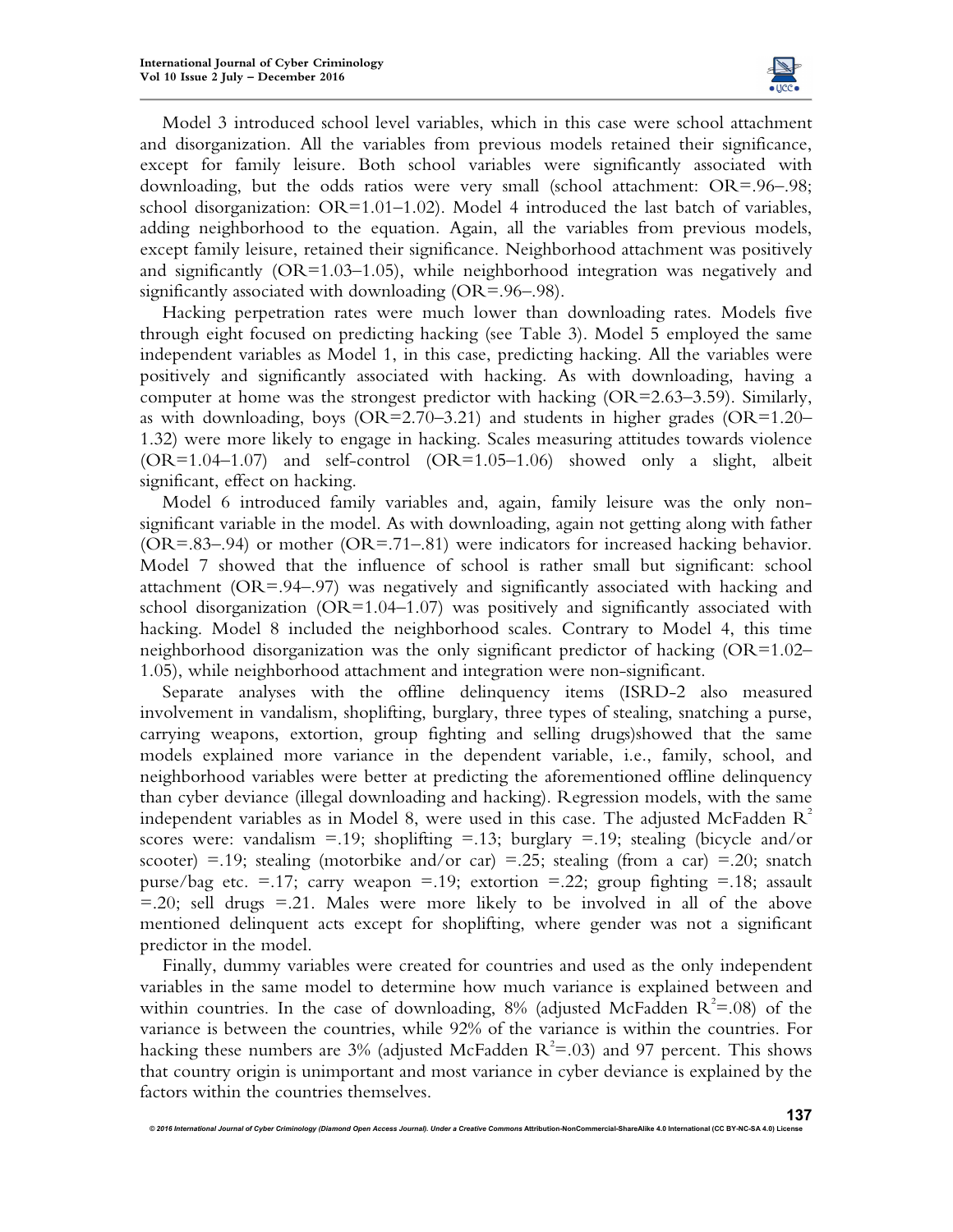#### **Discussion and Conclusion**

As the spread of technology and the Internet increases, we can expect more and more issues to arise concerning cyber deviance. This study showed that family, school and neighborhood play differing but significant roles in cyber deviance. One of the key findings in this study is that cyber deviance does not significantly vary across the 30 participant countries. Country origin explained only 8% of variance in downloading and 3% in hacking. While computer access rates across the countries might vary greatly, just being a citizen of a certain country does not automatically raise one's chances of engaging in cyber deviance. Furthermore, this is clear evidence, which lends support to the use of combined cross-national samples for the purpose of studying cyber deviance. Thus, the theories that are discussed here should apply to all the participant countries separately, and regardless of the culture.

Yar (2005) argued that the hacking culture itself encourages males to join and purposefully excludes females. Like Yar, this study found that hacking is overwhelmingly male – 8.29% versus 2.58% of females. In comparison, when it comes to downloading, the gender distribution is more even – 54.60% of males versus 42.24% of females. These results are consistent with previous studies that show a much larger gender gap for hacking (Turgeman-Goldschmidt, 2008) than for downloading (Gunter, Higgins, & Gealt, 2010).

The biggest predictor for both downloading and hacking was computer availability at home, which suggests that affordability plays an important role. Because schools might monitor more closely what is happening on their computers, and possibly employ filters, it puts more constraints on how they can be used. This in turn makes it harder to even try downloading illegal software. Furthermore, being caught in any of these acts could spell expulsion from school, or at least a disciplinary case.

Next, gender and grade were significant predictors of both downloading and hacking. For downloading, males were up to 1.46 times more likely to be perpetrators; however, for hacking, the difference was much more pronounced: up to 2.85 times more likely than females. Having a positive attitude towards violent behavior was a significant predictor of both downloading and hacking. Positive attitudes towards violent behavior have already been linked to physical and verbal violence (Avci & GÜÇRay, 2013; Huesmann & Guerra, 1997; McConville & Cornell, 2003), or other types of high-risk behavior, such as fighting, substance use, and carrying weapons, where males were found to be the more frequent perpetrators (Cornell & Loper, 1998).

Although the odds ratio for self-control as a predictor for downloading and hacking was small, nonetheless it was significant in all the regression models, adding to the already large body of evidence that links low self-control and cyber deviance (Bossler & Burruss, 2011; Gunter et al., 2010; Higgins, 2007; Higgins et al., 2006; Higgins & Makin, 2004b; Holt et al., 2012).

Parental attachment in this study was measured separately for father and mother to see if there are any differences and gain deeper insight in parental relationships in connection with deviant behavior. Even though both items were significant predictors for downloading and hacking, the odds ratios were not the same. Having a bad relationship with mother or father had almost identical negative associations with downloading. In contrast, the odds ratio for getting along with mother was twice the size of getting along with father in the regression models predicting hacking. In this case the relationship with mother seems to play a more important role. This contradicts previous studies that have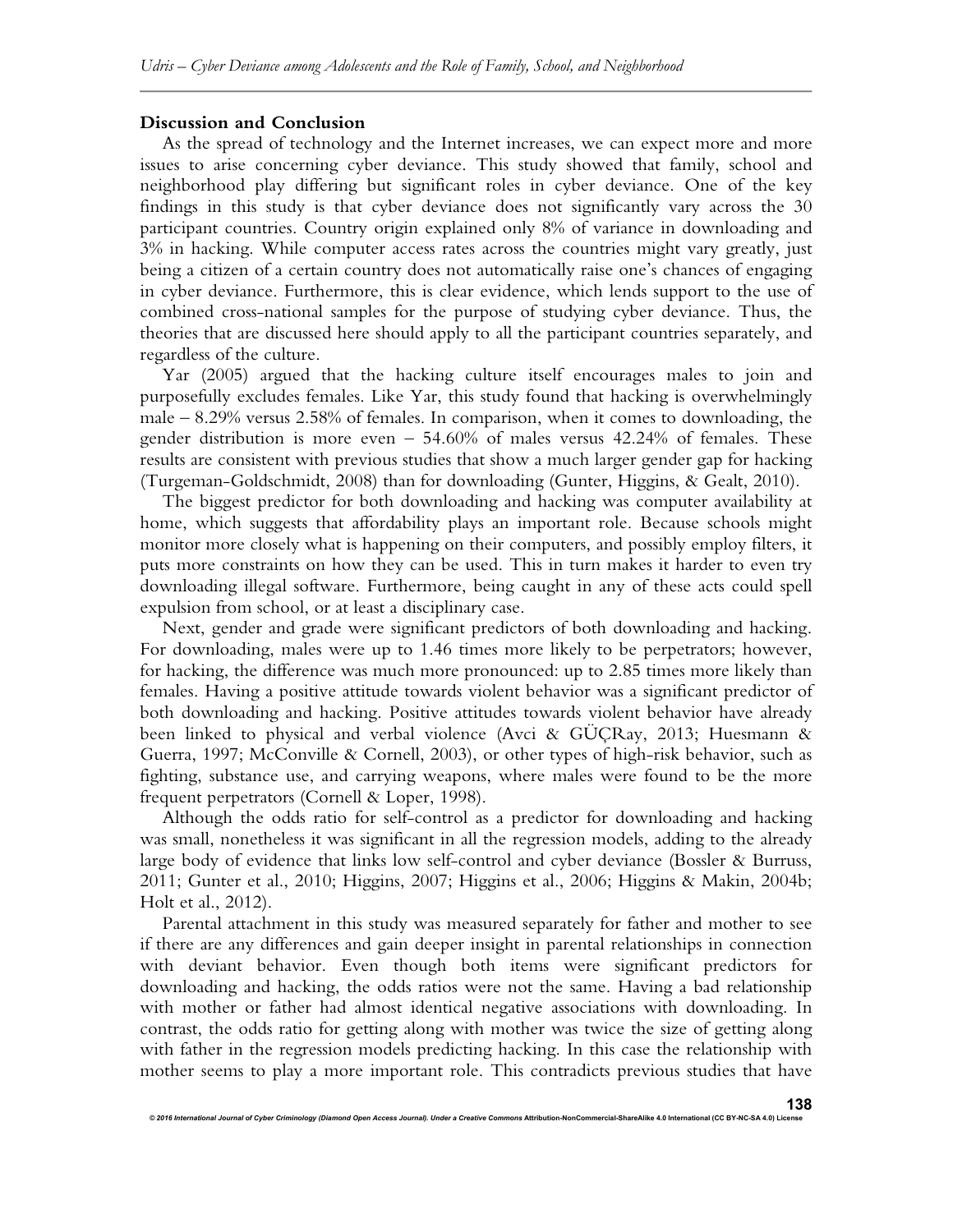

shown the father-child relationship being more important (Day & Padilla-Walker, 2009; Williams & Kelly, 2005) or equal in measure (Hirschi, 1969, p. 102) to the mother-child relationship in relation to delinquent or externalizing problem behavior.

Family leisure was not a significant predictor of either downloading or hacking, but eating dinner together was. Eating dinner together was negatively associated with downloading. In contrast, the opposite was true for hacking. Griffin, Botvin, Scheier, Diaz, and Miller (2000) have shown that for adolescents from single-parent families and in female respondents eating family dinners together was negatively associated with delinquency. Other studies have linked regular family meals to decreased aggressive and/or violent behavior (Fulkerson et al., 2006), tobacco smoking (Wada & Fukui, 1994), and for marijuana use in girls (Eisenberg, Olson, Neumark-Sztainer, Story, & Bearinger, 2004; Sen, 2010). Moreover, regular dinners with family also lower the possibility for sex before the age of 16 in boys (Ikramullah & Cui, 2009). A more recent longitudinal study by Musick and Meier (2012) reported similar results, but reduced odds of delinquent behavior via more frequent family dinners were only found at Time 1, and, that significant result disappeared when the researchers tried to model delinquent behavior from Time 1 to Time 2 in their study.

Parental control, or in this case parents knowing the respondents' friends, was a significant predictor of both downloading and hacking. This study supports the view that parental monitoring and control is an important deterrent to deviant behavior (Barnes, Hoffman, Welte, Farrell, & Dintcheff, 2006; Herrenkohl et al., 2000; Knoester & Haynie, 2005; Osgood & Anderson, 2004; Osgood, Wilson, O'Malley, Bachman, & Johnston, 1996). Furthermore, effective parenting has been shown to foster higher levels of selfcontrol (Crosswhite & Kerpelman, 2012), which, in turn, could theoretically reduce the chance of downloading and hacking due to low self-control.

School attachment or bonding was significantly and negatively associated with both downloading and hacking. A number of studies have shown that increased attachment to school promotes conforming behavior (Cernkovich & Giordano, 1992; Herrenkohl et al., 2000), while lower school attachment has been linked to bullying (Spriggs, Iannotti, Nansel, & Haynie, 2007), later initiation to deviant behaviors, such as drinking and smoking (Dornbusch, Erickson, Laird, & Wong, 2001), deviance and delinquency (Vazsonyi & Pickering, 2003; Wiatrowski, Griswold, & Roberts, 1981), and cybervictimization (Schneider, O'Donnell, Stueve, & Coulter, 2012).

School disorganization was positively associated with downloading and hacking. This link might seem less obvious, however, disorganization at schools has already been linked to other deviant behaviors, such as bullying (Bradshaw, Sawyer, & O'Brennan, 2009; Khoury-Kassabri, Benbenishty, Astor, & Zeira, 2004), and an increased risk for violence at school (Birnbaum et al., 2003; Stewart, 2003).

The neighborhood variables showed mixed results. Neighborhood disorganization was not significant in the regression models examining downloading. On the other hand, neighborhood integration was significantly and negatively associated with downloading. Surprisingly, neighborhood attachment was a positive and significant predictor of downloading. It is difficult to say why neighborhood attachment is positively associated with downloading, as no other study has examined this connection before. A separate crosstab analysis revealed that there is a similar increase of those with and without downloading experience in tandem with increasing neighborhood attachment scores. Thus, this positive association is partially a statistical artifact of regression analysis. Having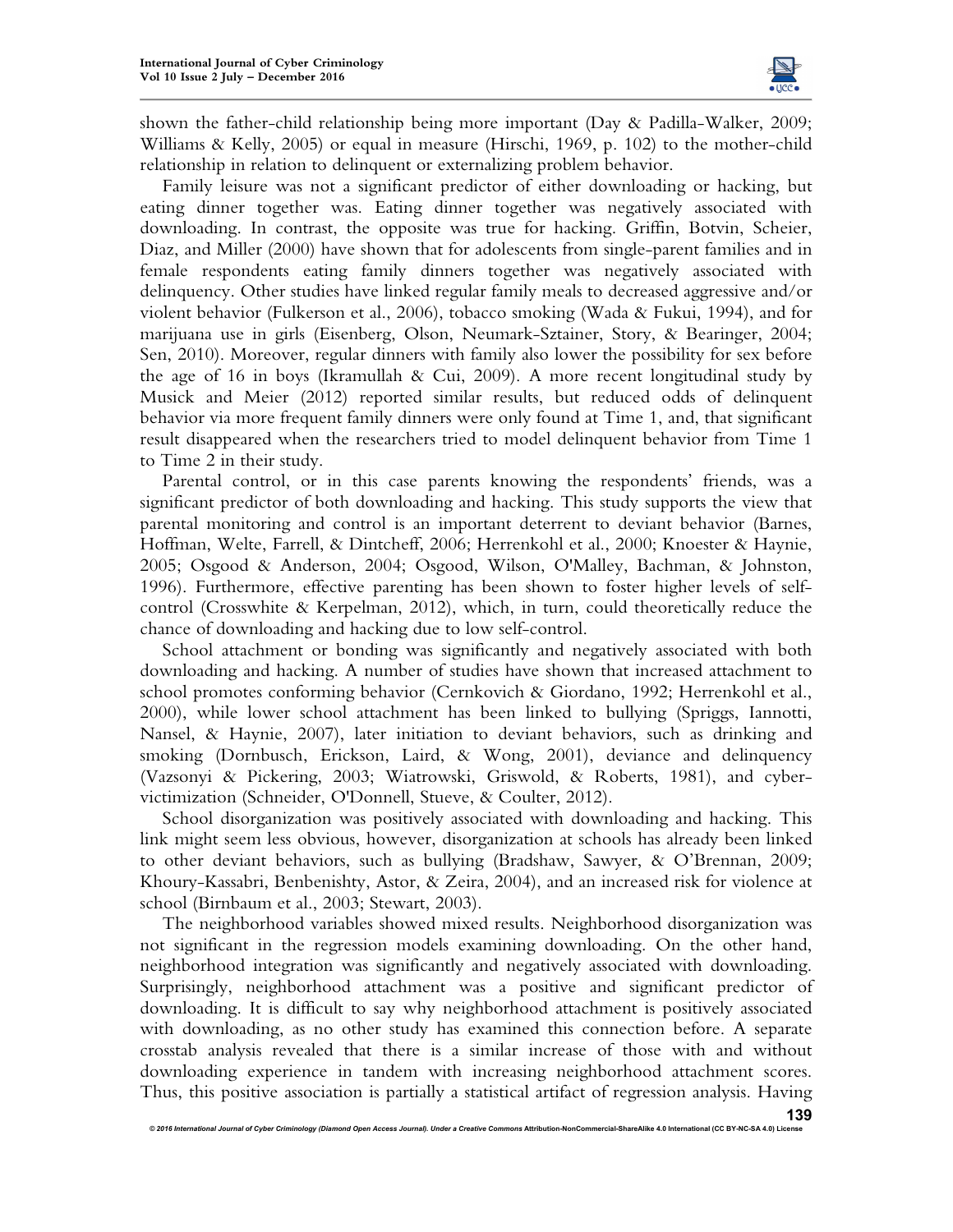said that, if neighborhood attachment can be interpreted as one's attachment to a good, organized or a well-off neighborhood, which would be the antithesis of social disorganization, i.e., neighborhoods that have been associated with community problems in general, poverty and deviant behavior (Haynie, Silver, & Teasdale, 2006; Shaw & McKay, 1942; Wilson & Kelling, 1982), it is possible that affordability and socioeconomic status are the factors to be taken into account. Research has shown that middle-class children access the internet more often (Livingstone & Helsper, 2007), thus one could argue that there is a connection between more frequent downloading, better neighborhoods and neighborhood attachment.

For hacking, neighborhood attachment and integration didn't show any significance, but neighborhood disorganization was a significant predictor. No other study has analyzed neighborhood disorganization and hacking behavior, thus further research is needed to corroborate these findings. Is it because socially disorganized neighborhoods exhibit more crime in general or there are some other factors in play here? Overall, these results indicate that neighborhood plays differing roles for hacking and downloading, although there are still many unanswered questions.

The regression models with all of the individual, family, school and neighborhood variables explained only 10% and 11% of variance for downloading and hacking perpetration respectively. These numbers were lower than all of the same models with other delinquency items as dependent variables ranging between 13% and 25%. The data suggest that when it comes to cyber deviance, the established sociological and criminological theories explain some of the perpetration, but their use is limited and better suited to offline deviant behavior.

In light of these findings, there is a fair amount evidence to suggest the development of new theories and measures that would account for this unexplained variance in cyber deviance. Various theories of crime and deviance in cyberspace have already shed some light on the issue (Jaishankar, 2008; Suler, 2004). Previous studies have shown how particular aspects of the Internet influence deviant behavior in cyberspace (Berson & Berson, 2005; Görzig & Ólafsson, 2013; Lapidot-Lefler & Barak, 2012; Sproull & Kiesler, 1986; Udris, 2014). It is clear that there are certain aspects that set online behavior apart. However, the findings from this study indicate that we should not completely forget the established criminological and sociological theories when it comes to the Internet. While exploring new theoretical perspectives, future studies should try to incorporate some of the traditional factors as well in order to gain a fuller understanding. Which online or offline factors influence particular behaviors in cyberspace? Is it the same for trolling, digital piracy or cyber bullying? The range of possible online misbehaviors and deviance is relatively large and, although including all of the possible measures in one study might be difficult, it could shed some light on some of these issues.

#### **Limitations**

First, the basic limitation of this study is that it only measures downloading and hacking, thus other online deviant behaviors, for example, cyber bullying cannot be examined. Second, each country participating in the ISRD-2 study did their own data sampling and gathering, therefore inconsistencies and comparison errors are likely. Third, the questionnaire was developed in English and then translated to each of the other languages, and then again back translated. While this is the best approach available, cultural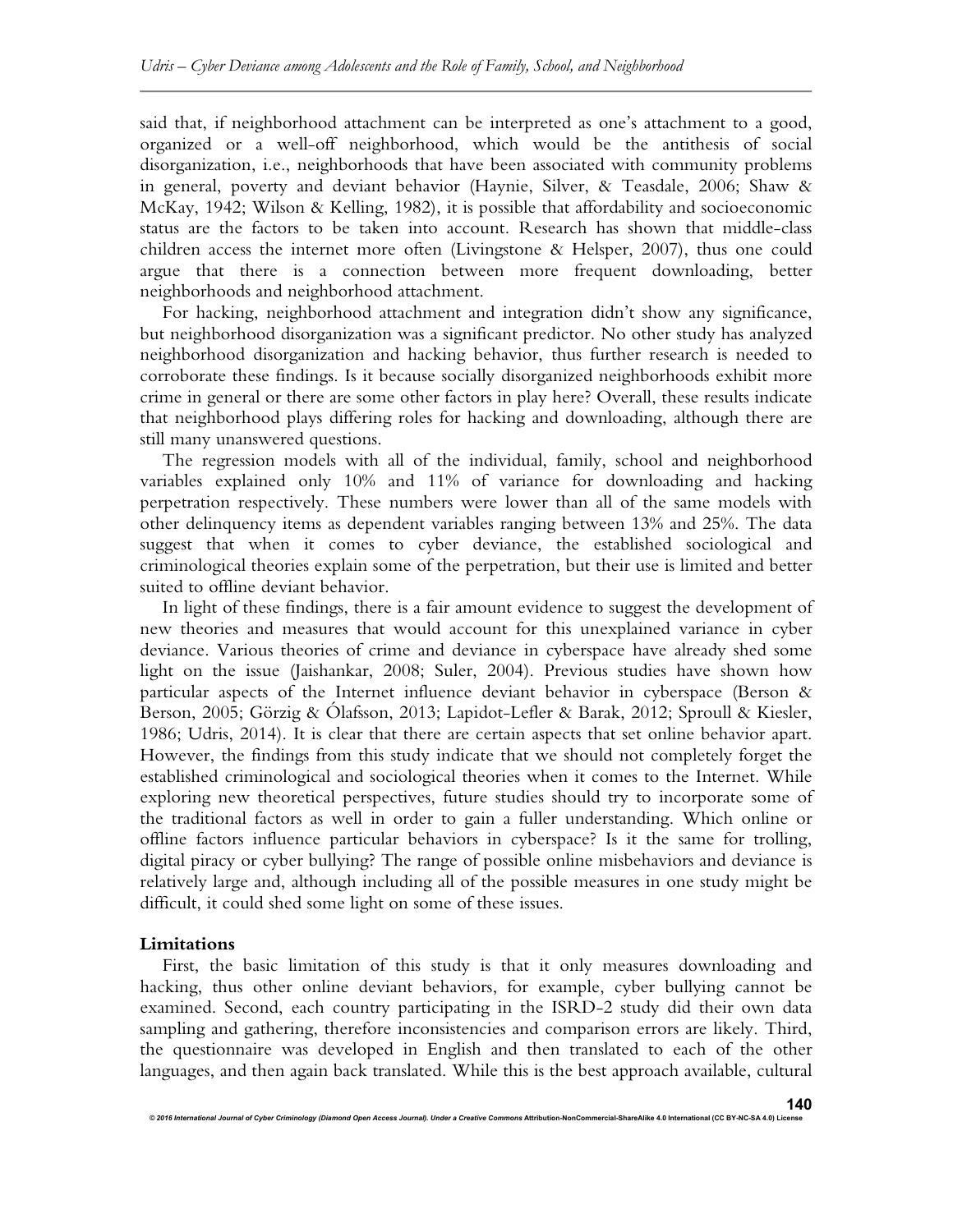

differences as well as different meanings for the same word, or non-existence of the same concept in other languages complicates comparison. Fourth, the large number of theories included in the survey meant that some items had to be excluded, resulting in partial tests. Fifth, the survey data is cross-sectional and should be treated as such (e.g., the study did not measure prior offending). Longitudinal research is necessary to corroborate the findings from this study.

# **References**

- Akers, R. L., Krohn, M. D., Lanza-Kaduce, L., & Radosevich, M. (1979). Social learning and deviant behavior: A specific test of a general theory. *American Sociological Review, 44*(4), 636-655. doi: 10.1177/0022427897034004005
- Aoyama, I., Barnard-Brak, L., & Talbert, T. L. (2011). Cyberbullying Among High School Students. *International Journal of Cyber Behavior, Psychology and Learning, 1*(1), 25-35. doi: 10.4018/ijcbpl.2011010103
- Avci, R., & GÜÇRay, S. l. S. (2013). The Relationships among Interparental Conflict, Peer, Media Effects and the Violence Behaviour of Adolescents: The Mediator Role of Attitudes towards Violence. *Educational Sciences: Theory & Practice, 13*(4), 2005-2015. doi: 10.12738/estp.2013.4.1950
- Bachmann, M. (2010). The risk propensity and rationality of computer hackers. *International Journal of Cyber Criminology, 4*(1-2), 643-656.
- Barnes, G. M., Hoffman, J. H., Welte, J. W., Farrell, M. P., & Dintcheff, B. A. (2006). Effects of Parental Monitoring and Peer Deviance on Substance Use and Delinquency. *Journal of Marriage and Family, 68*(4), 1084-1104. doi: 10.1111/j.1741- 3737.2006.00315.x
- Becker, H. S. (1963). *Outsiders: Studies in the Sociology of Deviance*. New York: The Free Press of Glencoe.
- Beebe, N. L., & Guynes, J. (2006). *A Model for Predicting Hacker Behavior.* Paper presented at the AMCIS 2006 Proceedings, Acapulco, Mexico.
- Berson, I. R., & Berson, M. J. (2005). Challenging Online Behaviors of Youth Findings From a Comparative Analysis of Young People in the United States and New Zealand. *Social Science Computer Review, 23*(1), 29-38. doi: 10.1177/0894439304271532
- Birnbaum, A. S., Lytle, L. A., Hannan, P. J., Murray, D. M., Perry, C. L., & Forster, J. L. (2003). School functioning and violent behavior among young adolescents: A contextual analysis. *Health Education Research, 18*(3), 389-403. doi: 10.1093/her/cyf036
- Bossler, A. M., & Burruss, G. W. (2011). The General Theory of Crime and Computer Hacking: Low Self-Control Hackers. In T. J. Holt & B. H. Schell (Eds.), *Corporate hacking and technology-driven crime: Social dynamics and implications* (pp. 38-67). Hershey, PA: IGI Global.
- Bradshaw, C. P., Sawyer, A. L., & O'Brennan, L. M. (2009). A social disorganization perspective on bullying-related attitudes and behaviors: The influence of school context. *American Journal of Community Psychology, 43*(3-4), 204-220. doi: 10.1007/s10464-009-9240-1
- Burruss, G. W., Bossler, A. M., & Holt, T. J. (2012). Assessing the Mediation of a Fuller Social Learning Model on Low Self-Control's Influence on Software Piracy. *Crime & Delinquency, 59*(8), 1157-1184. doi: 10.1177/0011128712437915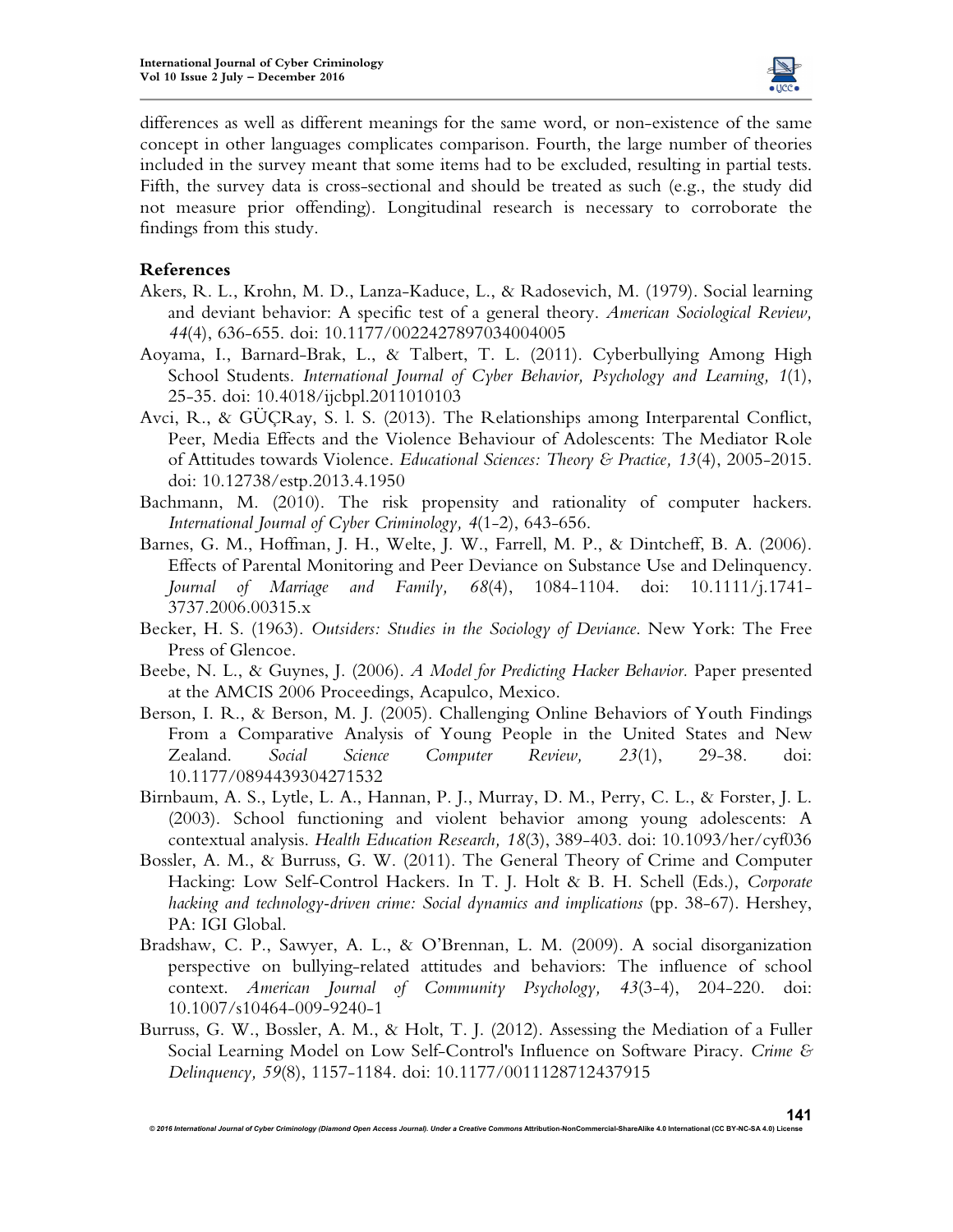- Cernkovich, S. A., & Giordano, P. C. (1992). School Bonding, Race, and Delinquency. *Criminology, 30*(2), 261-291. doi: 10.1111/j.1745-9125.1992.tb01105.x
- Cluley, R. (2013). Downloading deviance: Symbolic interactionism and unauthorised filesharing. *Marketing Theory, 13*(3), 263-274. doi: 10.1177/1470593113487189
- Cornell, D. G., & Loper, A. B. (1998). Assessment of violence and other high-risk behaviors with a school survey. *School Psychology Review, 27*(2), 317-330.
- Crosswhite, J. M., & Kerpelman, J. L. (2012). Parenting and Children's Self-Control: Concurrent and Longitudinal Relations. *Deviant Behavior, 33*(9), 715-737. doi: 10.1080/01639625.2011.647597
- Day, R. D., & Padilla-Walker, L. M. (2009). Mother and Father Connectedness and Involvement During Early Adolescence. *Journal of Family Psychology, 23*(6), 900-904. doi: 10.1037/a0016438
- Donner, C. M., Marcum, C. D., Jennings, W. G., Higgins, G. E., & Banfield, J. (2014). Low self-control and cybercrime: Exploring the utility of the general theory of crime beyond digital piracy. *Computers in Human Behavior, 34*, 165-172. doi: 10.1016/j.chb.2014.01.040
- Dornbusch, S. M., Erickson, K. G., Laird, J., & Wong, C. A. (2001). The Relation of Family and School Attachment to Adolescent Deviance in Diverse Groups and Communities. *Journal of Adolescent Research, 16*(4), 396-422. doi: 10.1177/0743558401164006
- Eisenberg, M. E., Olson, R. E., Neumark-Sztainer, D., Story, M., & Bearinger, L. H. (2004). Correlations between family meals and psychosocial well-being among adolescents. *Archives of pediatrics & adolescent medicine, 158*(8), 792-796.
- Esping-Andersen, G. (1990). *The Three Worlds of Welfare Capitalism*. Princeton, NJ: Princeton University Press.
- Fulkerson, J. A., Story, M., Mellin, A., Leffert, N., Neumark-Sztainer, D., & French, S. A. (2006). Family Dinner Meal Frequency and Adolescent Development: Relationships with Developmental Assets and High-Risk Behaviors. *Journal of Adolescent Health, 39*(3), 337-345. doi: 10.1016/j.jadohealth.2005.12.026
- Gordon, S., & Ma, Q. (2003). *Convergence of Virus Writers and Hackers: Fact or Fantasy?* Cupertine, CA: Symantec Security.
- Görzig, A., & Ólafsson, K. (2013). What Makes a Bully a Cyberbully? Unravelling the Characteristics of Cyberbullies across Twenty-Five European Countries. *Journal of Children and Media, 7*(1), 9-27. doi: 10.1080/17482798.2012.739756
- Gottfredson, M. R., & Hirschi, T. (1990). *A general theory of crime*. Stanford, CA: Stanford University Press.
- Grasmick, H. G., Tittle, C. R., Bursik, R. J., & Arneklev, B. J. (1993). Testing the core empirical implications of Gottfredson and Hirschi's general theory of crime. *Journal of Research in Crime and Delinquency, 30*(1), 5-29. doi: 10.1177/0022427893030001002
- Griffin, K. W., Botvin, G. J., Scheier, L. M., Diaz, T., & Miller, N. L. (2000). Parenting Practices as Predictors of Substance Use, Delinquency, and Aggression Among Urban Minority Youth: Moderating Effects of Family Structure and Gender. *Psychology of Addictive Behaviors, 14*(2), 174-184. doi: 10.1037/0893-164x.14.2.174
- Gunter, W. D., Higgins, G. E., & Gealt, R. E. (2010). Pirating youth: examining the correlates of digital music piracy among adolescents. *International Journal of Cyber Criminology, 4*(1&2), 657–671.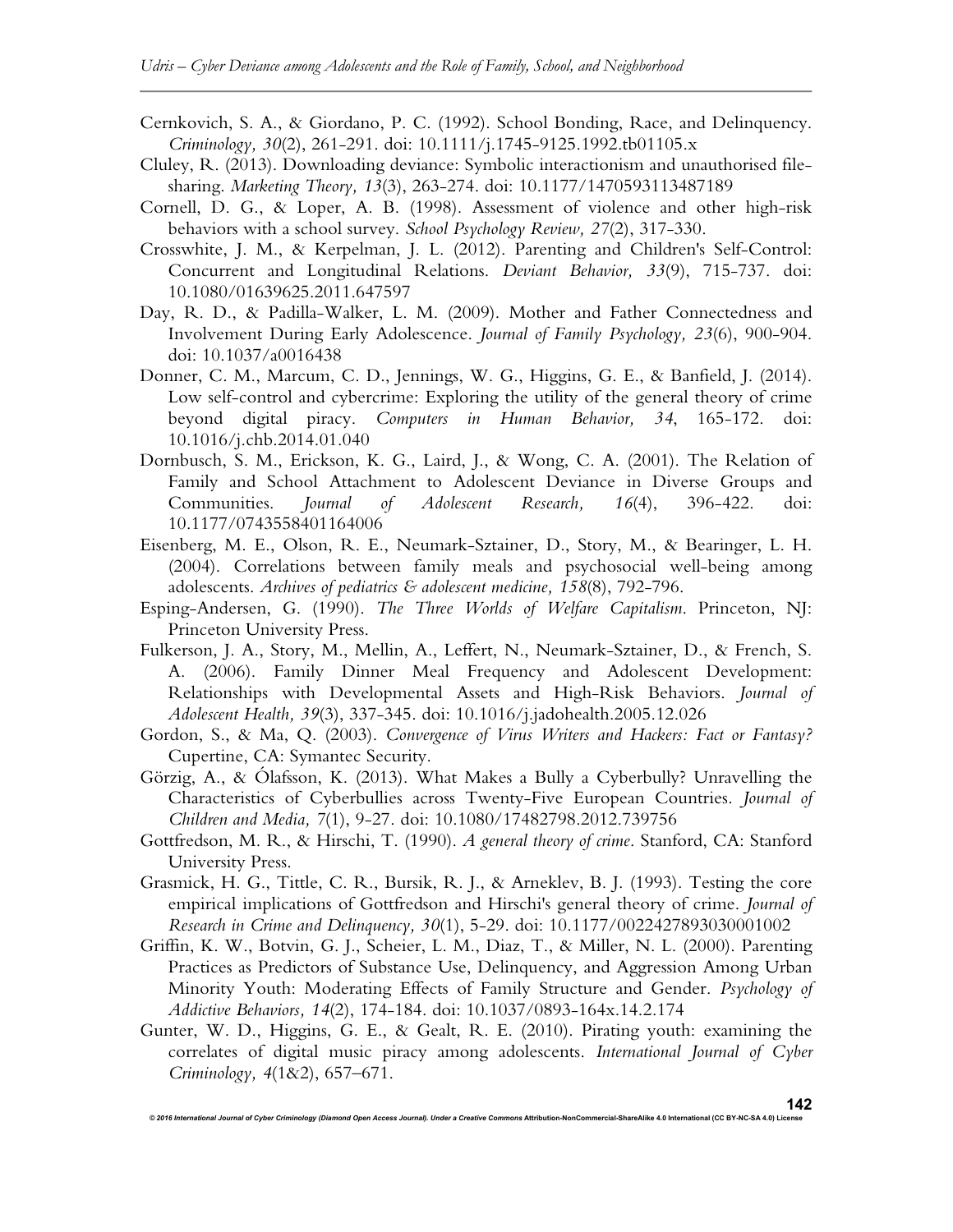

- Haynie, D. L., Silver, E., & Teasdale, B. (2006). Neighborhood Characteristics, Peer Networks, and Adolescent Violence. *Journal of Quantitative Criminology, 22*(2), 147- 169. doi: 10.1007/s10940-006-9006-y
- Herrenkohl, T. I., Maguin, E., Hill, K. G., Hawkins, J. D., Abbott, R. D., & Catalano, R. F. (2000). Developmental Risk Factors for Youth Violence. *Journal of Adolescent Health, 26*(3), 176-186. doi: 10.1016/S1054-139X(99)00065-8
- Higgins, G. E. (2005). can low self-control help with the understanding of the software piracy problem? *Deviant Behavior, 26*(1), 1-24. doi: 10.1080/01639620490497947
- Higgins, G. E. (2006). Gender differences in software piracy: The mediating roles of selfcontrol theory and social learning theory. *Journal of Economic Crime Management, 4*(1), 1-30.
- Higgins, G. E. (2007). Digital piracy, self-control theory, and rational choice: An examination of the role of value. *International Journal of Cyber Criminology, 1*(1), 33-55.
- Higgins, G. E., Fell, B. D., & Wilson, A. L. (2006). Digital piracy: Assessing the contributions of an integrated self - control theory and social learning theory using structural equation modeling. *Criminal Justice Studies, 19*(1), 3-22. doi: 10.1080/14786010600615934
- Higgins, G. E., & Makin, D. A. (2004a). Does social learning theory condition the effects of low self-control on college students' software piracy. *Journal of Economic Crime Management, 2*(2), 1-22.
- Higgins, G. E., & Makin, D. A. (2004b). Self-control, deviant peers, and software piracy. *Psychological Reports, 95*(3 Pt 1), 921-931. doi: 10.2466/pr0.95.3.921-931
- Higgins, G. E., & Wilson, A. L. (2006). Low Self-Control, Moral Beliefs, and Social Learning Theory in University Students' Intentions to Pirate Software. *Security Journal, 19*(2), 75-92. doi: 10.1057/Palgrave.sj.8350002
- Higgins, G. E., Wolfe, S. E., & Marcum, C. D. (2008). Digital Piracy: An Examination of Three Measurements of Self-Control. *Deviant Behavior, 29*(5), 440-460. doi: 10.1080/01639620701598023
- Hinduja, S. (2007). Neutralization theory and online software piracy: An empirical analysis. *Ethics and Information Technology, 9*(3), 187-204. doi: 10.1007/s10676-007- 9143-5
- Hinduja, S. (2008). Deindividuation and Internet software piracy. *Cyberpsychology and Behavior, 11*(4), 391-398. doi: 10.1089/cpb.2007.0048
- Hinduja, S., & Ingram, J. R. (2009). Social learning theory and music piracy: the differential role of online and offline peer influences. *Criminal Justice Studies, 22*(4), 405-420. doi: 10.1080/14786010903358125
- Hirschi, T. (1969). *Causes of Delinquency*. Berkeley, CA: University of California Press.
- Holt, T. J., Bossler, A. M., & May, D. C. (2012). Low Self-Control, Deviant Peer Associations, and Juvenile Cyberdeviance. *American Journal of Criminal Justice, 37*(3), 378-395. doi: 10.1007/s12103-011-9117-3
- Holt, T. J., Burruss, G. W., & Bossler, A. M. (2010). Social learning and cyber-deviance: Examining the importance of a full social learning model in the virtual world. *Journal of Crime and Justice, 33*(2), 31-61. doi: 10.1080/0735648x.2010.9721287
- Holt, T. J., & Kilger, M. (2008). *Techcrafters and Makecrafters: A Comparison of Two Populations of Hackers.* Paper presented at the 2008 WOMBAT Workshop on Information Security Threats Data Collection and Sharing.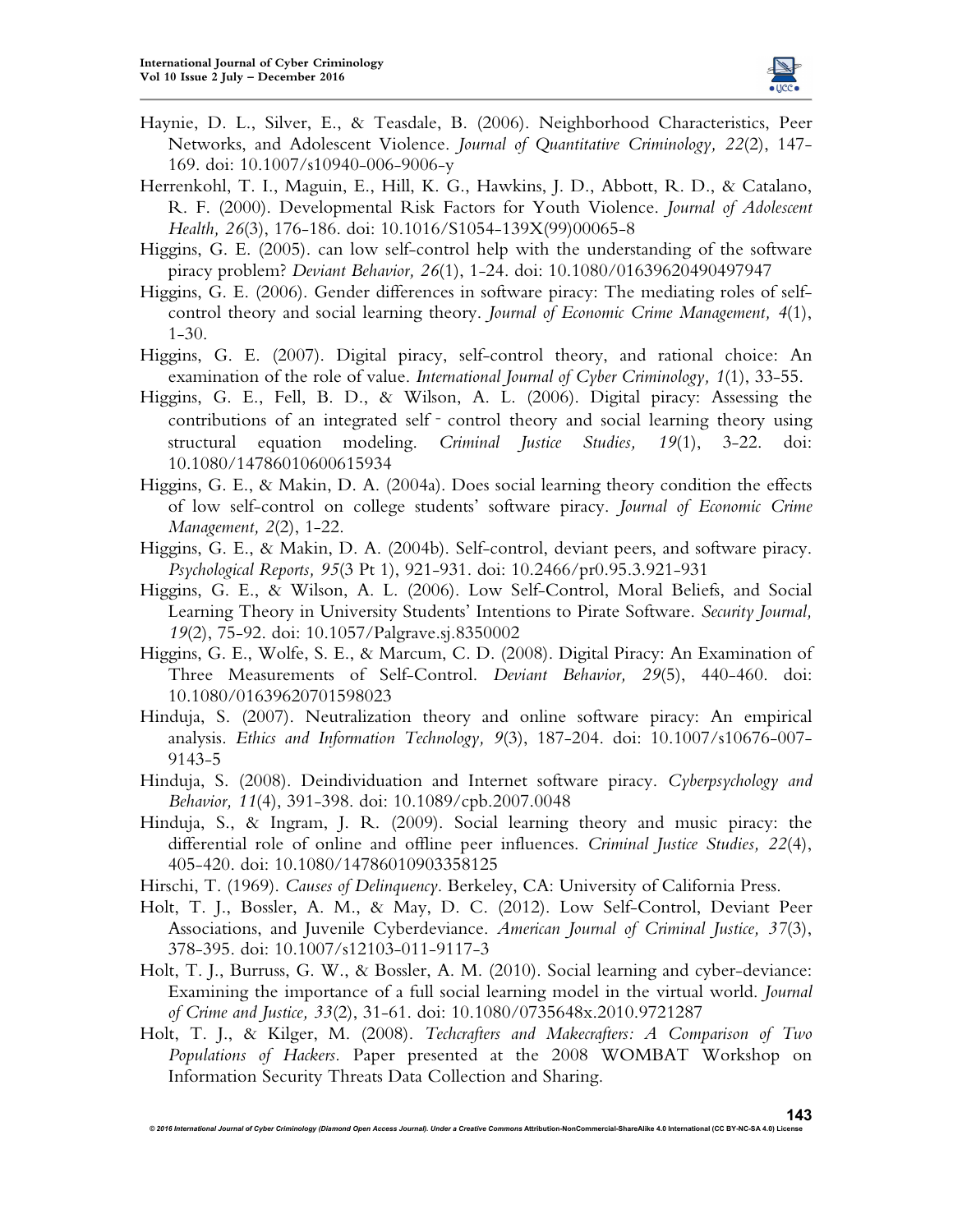- Huesmann, L. R., & Guerra, N. G. (1997). Children's normative beliefs about aggression and aggressive behavior. *Journal of Personality and Social Psychology, 72*(2), 408-419. doi: 10.1037/0022-3514.72.2.408
- Ikramullah, E., & Cui, C. (2009). Parents matter: The role of parents in teens' decisions about sex. Retrieved August 21, from Child Trends
- Jaishankar, K. (2008). Space Transition Theory of Cyber Crimes. In F. Schmalleger & M. Pittaro (Eds.), *Crimes of the Internet* (pp. 283-301). Upper Saddle River, NJ: Prentice Hall.
- Jordan, T., & Taylor, P. (1998). A sociology of hackers. *Sociological Review, 46*(4), 757- 780. doi: 10.1111/1467-954x.00139
- Khoury-Kassabri, M., Benbenishty, R., Astor, R. A., & Zeira, A. (2004). The Contributions of Community, Family, and School Variables to Student Victimization. *American Journal of Community Psychology, 34*(3-4), 187-204. doi: 10.1007/s10464-004- 7414-4
- Knoester, C., & Haynie, D. L. (2005). Community Context, Social Integration Into Family, and Youth Violence. *Journal of Marriage and Family, 67*(3), 767-780. doi: 10.1111/j.1741-3737.2005.00168.x
- Kong, J., & Lim, J. (2012). The longitudinal influence of parent–child relationships and depression on cyber delinquency in South Korean adolescents: A latent growth curve model. *Children and Youth Services Review, 34*(5), 908-913. doi: 10.1016/j.childyouth.2012.01.020
- Lapidot-Lefler, N., & Barak, A. (2012). Effects of anonymity, invisibility, and lack of eyecontact on toxic online disinhibition. *Computers in Human Behavior, 28*(2), 434-443. doi: 10.1016/j.chb.2011.10.014
- Livingstone, S., & Helsper, E. (2007). Gradations in digital inclusion: children, young people and the digital divide. *New Media & Society, 9*(4), 671-696. doi: 10.1177/1461444807080335
- Marshall, I. H., & Enzmann, D. (2012). Methodology and Design of the ISRD-2 Study. In J. Junger-Tas, I. H. Marshall, D. Enzmann, M. Killias, M. Steketee & B. Gruszczynska (Eds.), *The Many Faces of Youth Crime* (pp. 21-65). New York: Springer.
- McConville, D. W., & Cornell, D. G. (2003). Aggressive attitudes predict aggressive behavior in middle school students. *Journal of Emotional and Behavioral disorders, 11*(3), 179-187. doi: 10.1177/10634266030110030501
- Morris, R. G., & Higgins, G. E. (2010). Criminological theory in the digital age: The case of social learning theory and digital piracy. *Journal of Criminal Justice, 38*(4), 470-480. doi: 10.1016/j.jcrimjus.2010.04.016
- Musick, K., & Meier, A. (2012). Assessing causality and persistence in associations between family dinners and adolescent well‐being. *Journal of Marriage and Family, 74*(3), 476-493. doi: 10.1111/j.1741-3737.2012.00973.x
- Navarro, J. N., Marcum, C. D., Higgins, G. E., & Ricketts, M. L. (2014). Addicted to pillaging in cyberspace: Investigating the role of internet addiction in digital piracy. *Computers in Human Behavior, 37*, 101-106. doi: 10.1016/j.chb.2014.04.012
- Nelson, B. (2014). Computer science: Hacking into the cyberworld. *Nature, 506*(7489), 517-519. doi: 10.1038/nj7489-517a
- Organisation for Economic Co-operation and Development. (2012). OECD Internet Economy Outlook. Retrieved from http://www.oecd.org/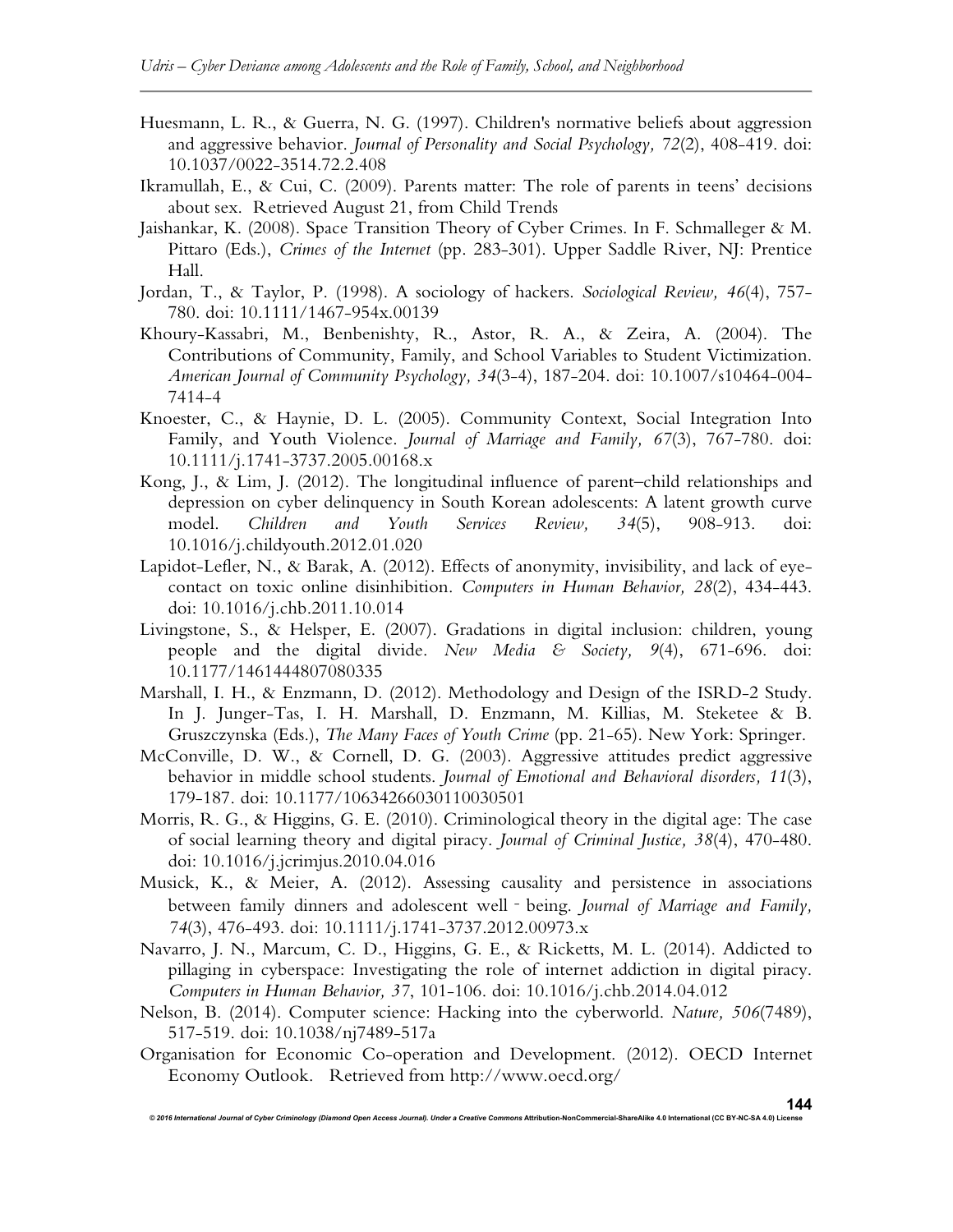

- Osgood, D. W., & Anderson, A. L. (2004). Unstructured Socializing and Rates of Delinquency. *Criminology, 42*(3), 519-549. doi: 10.1111/j.1745-9125.2004.tb00528.x
- Osgood, D. W., Wilson, J. K., O'Malley, P. M., Bachman, J. G., & Johnston, L. D. (1996). Routine activities and individual deviant behavior. *American Sociological Review, 61*, 635-655.
- Prensky, M. (2012). Digital natives, digital immigrants. *On the Horizon. MCB University Press, 1*, 1-6.
- Rogers, M. K., Seigfried, K., & Tidke, K. (2006). Self-reported computer criminal behavior: A psychological analysis. *Digital Investigation, 3*, 116-120. doi: 10.1016/j.diin.2006.06.002
- Saint-Arnaud, S., & Bernard, P. (2003). Convergence or Resilience? A Hierarchical Cluster Analysis of the Welfare Regimes in Advanced Countries. *Current Sociology, 51*(5), 499-527. doi: 10.1177/00113921030515004
- Sampson, R. J., Morenoff, J. D., & Earls, F. (1999). Beyond social capital: Spatial dynamics of collective efficacy for children. *American Sociological Review, 64*, 633-660. doi: 10.2307/2657367
- Sampson, R. J., Raudenbush, S. W., & Earls, F. (1997). Neighborhoods and Violent Crime: A Multilevel Study of Collective Efficacy. *Science, 277*(5328), 918-924. doi: 10.1126/science.277.5328.918
- Schneider, S. K., O'Donnell, L., Stueve, A., & Coulter, R. W. S. (2012). Cyberbullying, school bullying, and psychological distress: a regional census of high school students. *American Journal of Public Health, 102*(1), 171-177. doi: 10.2105/AJPH.2011.300308
- Seigfried-Spellar, K. C., & Treadway, K. N. (2014). Differentiating Hackers, Identity Thieves, Cyberbullies, and Virus Writers by College Major and Individual Differences. *Deviant Behavior, 35*(10), 782-803. doi: 10.1080/01639625.2014.884333
- Sen, B. (2010). The relationship between frequency of family dinner and adolescent problem behaviors after adjusting for other family characteristics. *Journal of Adolescence, 33*(1), 187-196. doi: 10.1016/j.adolescence.2009.03.011
- Shaw, C. R., & McKay, H. D. (1942). *Juvenile Delinquency and Urban Areas*. Chicago: University of Chicago Press.
- Skinner, W. F., & Fream, A. M. (1997). A Social Learning Theory Analysis of Computer Crime among College Students. *Journal of Research in Crime and Delinquency, 34*(4), 495-518. doi: 10.1177/0022427897034004005
- Spriggs, A. L., Iannotti, R. J., Nansel, T. R., & Haynie, D. L. (2007). Adolescent bullying involvement and perceived family, peer and school relations: Commonalities and differences across race/ethnicity. *Journal of Adolescent Health, 41*(3), 283-293.
- Sproull, L., & Kiesler, S. (1986). Reducing Social Context Cues: Electronic Mail in Organizational Communication. *Management Science, 32*(11), 1492-1512. doi: 10.1287/mnsc.32.11.1492
- Stewart, E. A. (2003). School social bonds, school climate, and school misbehavior: A multilevel analysis. *Justice Quarterly, 20*(3), 575-604. doi: 10.1080/07418820300095621
- Suler, J. R. (2004). The online disinhibition effect. *Cyberpsychology and Behavior, 7*(3), 321- 326. doi: 10.1089/1094931041291295
- Sykes, G. M., & Matza, D. (1957). Techniques of neutralization: A theory of delinquency. *American Sociological Review, 22*(6), 664-670. doi: 10.2307/2089195